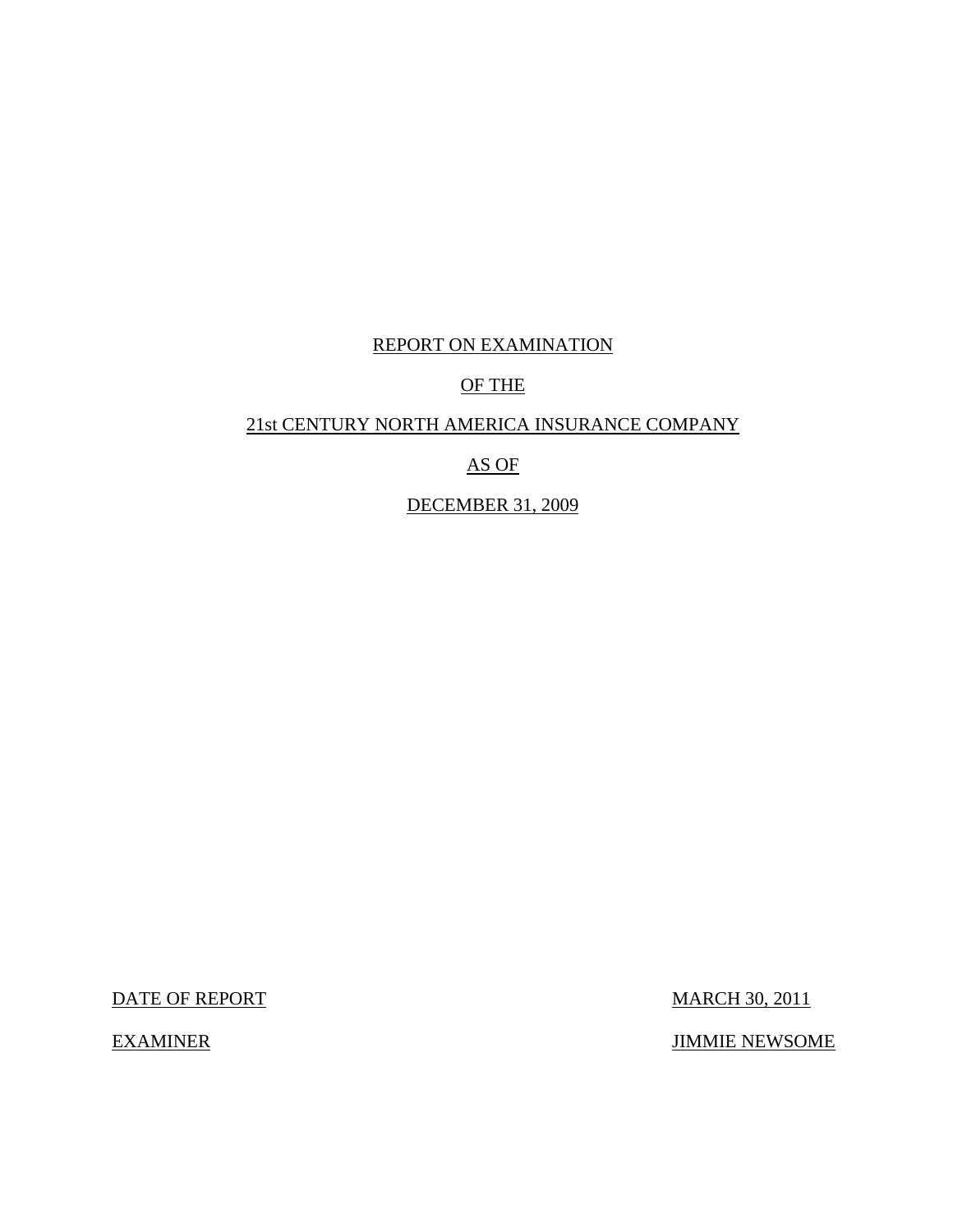## TABLE OF CONTENTS

| ITEM NO. |                                             | PAGE NO.       |
|----------|---------------------------------------------|----------------|
| 1.       | Scope of examination                        | $\overline{2}$ |
| 2.       | <b>Description of Company</b>               | 3              |
|          | A. Management                               | 5              |
|          | B. Territory and plan of operation          | $\overline{7}$ |
|          | C. Reinsurance                              | 8              |
|          | D. Holding company system                   | 12             |
|          | E. Significant operating ratios             | 15             |
| 3.       | <b>Financial statements</b>                 | 16             |
|          | A. Balance sheet                            | 16             |
|          | B. Statement of income                      | 18             |
|          | C. Capital and surplus account              | 19             |
| 4.       | Losses and loss adjustment expenses         | 19             |
| 5.       | Compliance with prior report on examination | 20             |
| 6.       | Summary of comments and recommendations     | 22             |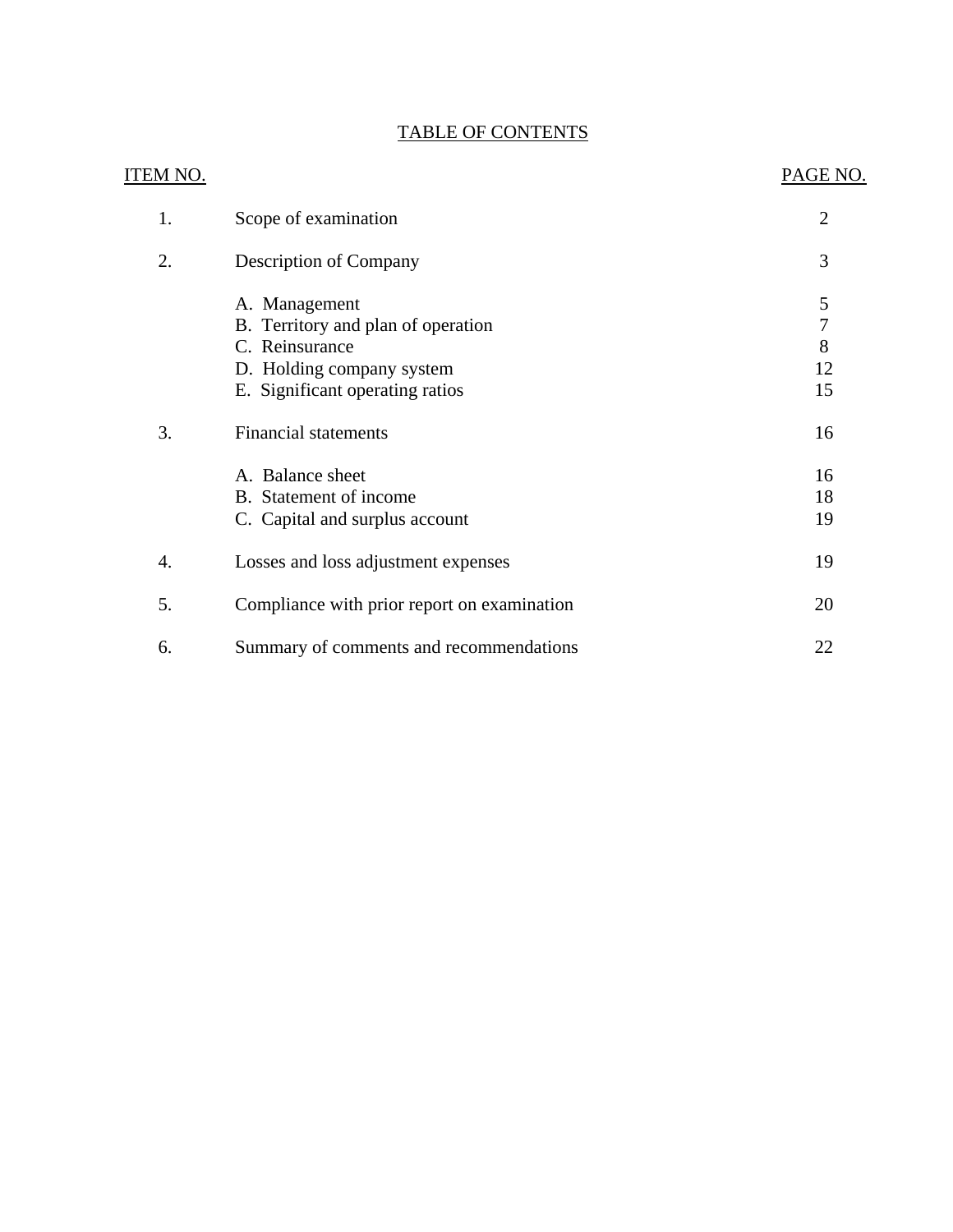

March 30, 2011

Honorable James J. Wrynn Superintendent of Insurance Albany, New York 12257

Sir:

Pursuant to the requirements of the New York Insurance Law, and in compliance with the instructions contained in Appointment Number 30527 dated May 18, 2010, attached hereto, I have made an examination into the condition and affairs of the 21st Century North America Insurance Company as of December 31, 2009 and submit the following report thereon.

Wherever the designation "the Company" appears herein without qualification, it should be understood to indicate the 21st Century North America Insurance Company.

Wherever the term "Department" appears herein without qualification, it should be understood to mean the New York Insurance Department.

The examination was conducted at the Company's main administrative office located at 3 Beaver Valley Road, Wilmington, Delaware 19803.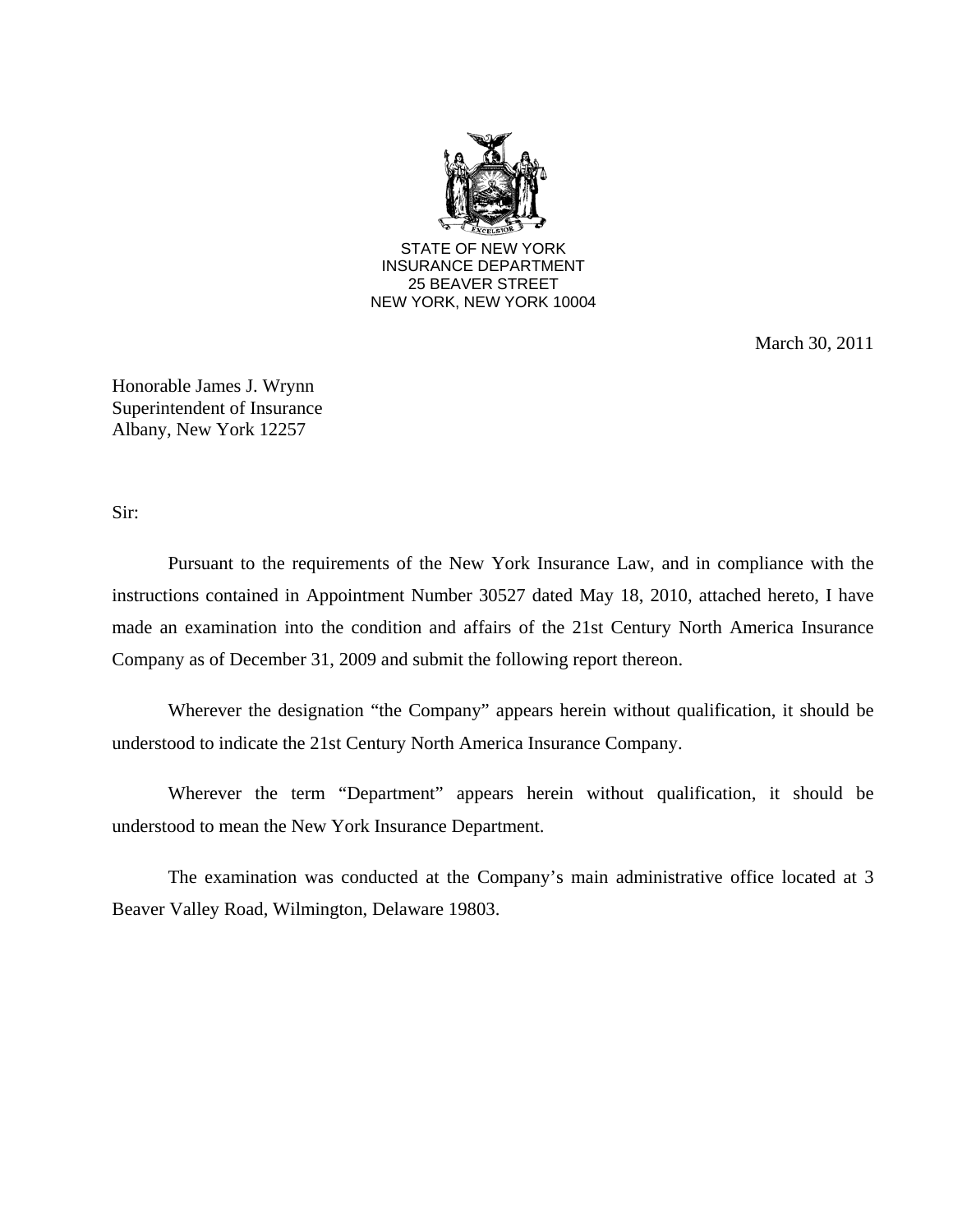#### 1. SCOPE OF EXAMINATION

<span id="page-3-0"></span>This examination was conducted as a multi-state examination of the 21st Century Personal Auto Group ("21st Century PAG") Personal Lines Pool companies in coordination with the examination of other Farmers property and casualty companies conducted by the state of California as the lead state. Other states participating in this examination were Colorado, Delaware, Hawaii, Minnesota, New Jersey, Pennsylvania and Texas. The previous examination was conducted as of December 31, 2006. This examination covered the three-year period from January 1, 2007 through December 31, 2009. Transactions occurring subsequent to this period were reviewed where deemed appropriate by the examiner.

This examination was conducted in accordance with the National Association of Insurance Commissioners ("NAIC") Financial Condition Examiners Handbook ("Handbook"), which requires that we plan and perform the examination to evaluate the financial condition and identify prospective risks of the Company by obtaining information about the Company including corporate governance, identifying and assessing inherent risks within the Company and evaluating system controls and procedures used to mitigate those risks. This examination also includes assessing the principles used and significant estimates made by management, as well as evaluating the overall financial statement presentation, management's compliance with Statutory Accounting Principles and annual statement instructions when applicable to domestic state regulations.

All financially significant accounts and activities of the Company were considered in accordance with the risk-focused examination process. This examination also included a review and evaluation of the Company's own control environment assessment and an evaluation based upon the Company's Sarbanes Oxley documentation and testing. The examiners also relied upon audit work performed by the Company's independent public accountants when appropriate.

This examination report includes a summary of significant findings for the following items as called for in the Handbook:

> Significant subsequent events Company history Corporate records Management and control Fidelity bonds and other insurance Pensions, stock ownership and insurance plans Territory and plan of operation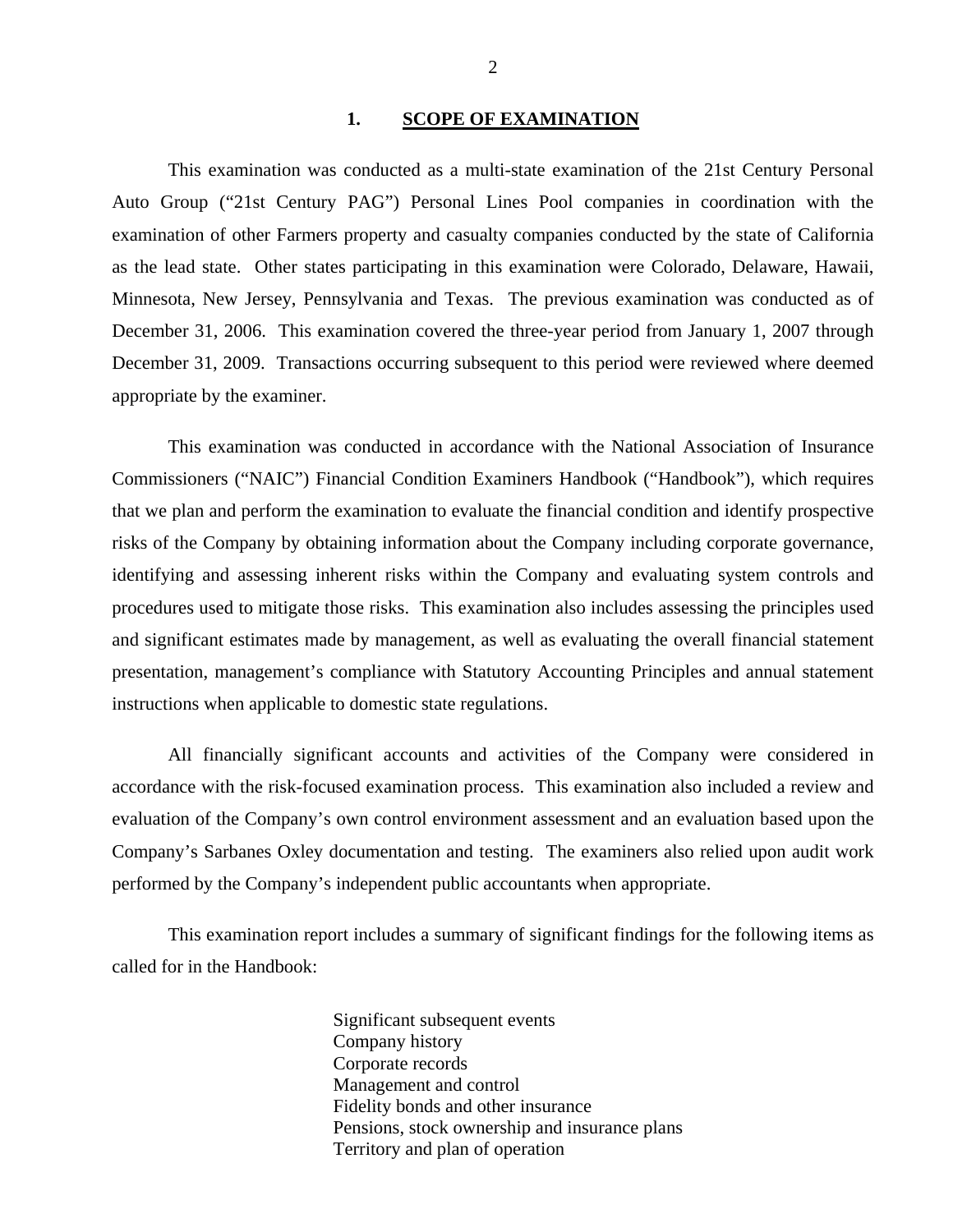Growth of Company Loss experience Reinsurance Accounts and records Statutory deposits Financial statements Summary of recommendations

<span id="page-4-0"></span>A review was also made to ascertain what action was taken by the Company with regard to comments and recommendations contained in the prior report on examination.

This report on examination is confined to financial statements and comments on those matters which involve departures from laws, regulations or rules, or which are deemed to require explanation or description.

#### **2. DESCRIPTION OF COMPANY**

The Company was incorporated as Belgian General Insurance Company ("BGIC") under the laws of the State of New York on September 19, 1985, and commenced business on January 8, 1986.

Effective September 30, 1985, the Compagnie Belge d'Assurances Generales Incendie, Accident Et Risques Divers of Belgium, which conducted business in the United States via a United States Branch, entered into a domestication agreement whereby it transferred all of the assets and liabilities of its United States Branch to BGIC, in return for all of the outstanding shares of common stock of BGIC.

On January 8, 1986, American International Group, Inc. ("AIG") purchased all of the issued and outstanding shares of capital stock from Compagnie Belge d'Assurances Generales Incendie, Accident Et Risques Divers of Belgium to become the sole shareholder of BGIC.

On April 22, 1986, the Company's name was changed to American International Insurance Company ("AIIC").

On April 1, 1987, AIG sold its shares of the Company to three of its wholly-owned domestic insurance subsidiaries: 50% was allocated to Commerce and Industry Insurance Company ("CIIC"), 25% allocated to American Home Assurance Company ("American Home") and 25% allocated to AIU Insurance Company ("AIU").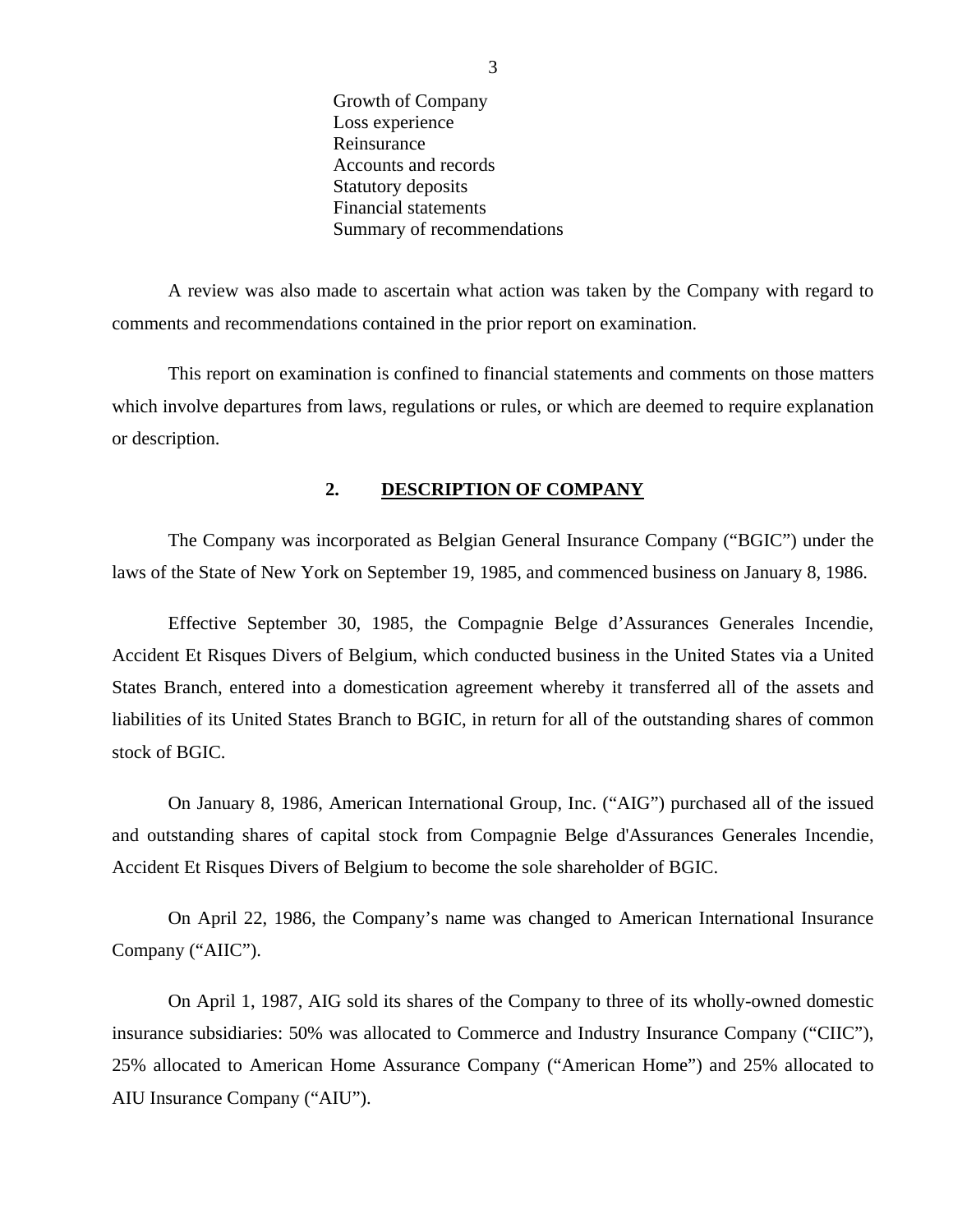On June 30, 2008, AIU transferred its 25% ownership in the Company through an upstream dividend to its shareholders in proportion to their ownership in AIU. As a result, National Union Fire Insurance Company of Pittsburgh, PA acquired 21% ownership of the Company, The Insurance Company of the State of Pennsylvania acquired 2% ownership of the Company, and AIG Casualty Company acquired 2% ownership of the Company.

Also on June 20, 2008, American Home transferred its 25% ownership in the Company through an upstream dividend to its sole shareholder, AIG Commercial Insurance Group, Inc. Upon receipt of American Home's 25% interest in the Company, AIG Commercial Insurance Group, Inc. contributed its interest as a capital contribution to its wholly-owned subsidiary, CIIC, thereby increasing CIIC's ownership in the Company to 75%.

As a result of these transactions, effective June 30, 2008, the Company was directly owned by CIIC (75%), National Union Fire Insurance Company of Pittsburgh, PA (21%), The Insurance Company of the State of Pennsylvania (2%) and AIG Casualty Company (2%), all indirect whollyowned subsidiaries of AIG.

The Company and other member companies that comprise the 21st Century PAG were acquired by Farmers Group, Inc. ("FGI"), a subsidiary of Zurich Financial Services Ltd., from AIG, effective July 1, 2009. Subsequently on July 1, 2009, FGI sold the 21st Century PAG entities to Farmers Insurance Exchange ("FIE") (80%), Truck Insurance Exchange ("Truck") (10%) and Fire Insurance Exchange ("Fire") (10%). FGI, doing business as Farmers Underwriters Association, is the Attorney-in-Fact for FIE. Truck Underwriters Association is the Attorney-in-Fact for Truck. Fire Underwriters Association is the Attorney-in-Fact for Fire. FGI owns 100% of Truck Underwriters Association and Fire Underwriters Association. 21st Century PAG is comprised of eighteen insurance companies domiciled in nine states and ten related non-insurance entities.

Effective July 1, 2009, all outstanding shares of the Company are owned 80% by FIE, 10% by Truck, and 10% by Fire.

At December 31, 2009, capital paid in is \$5,000,000 consisting of 5,000 shares of common stock at \$1,000 par value per share. All authorized shares are issued and outstanding. Gross paid in and contributed surplus was \$133,800,000.

Subsequent to the examination date, the Company changed its name to 21st Century North America Insurance Company, which was adopted by the shareholders and the board of directors on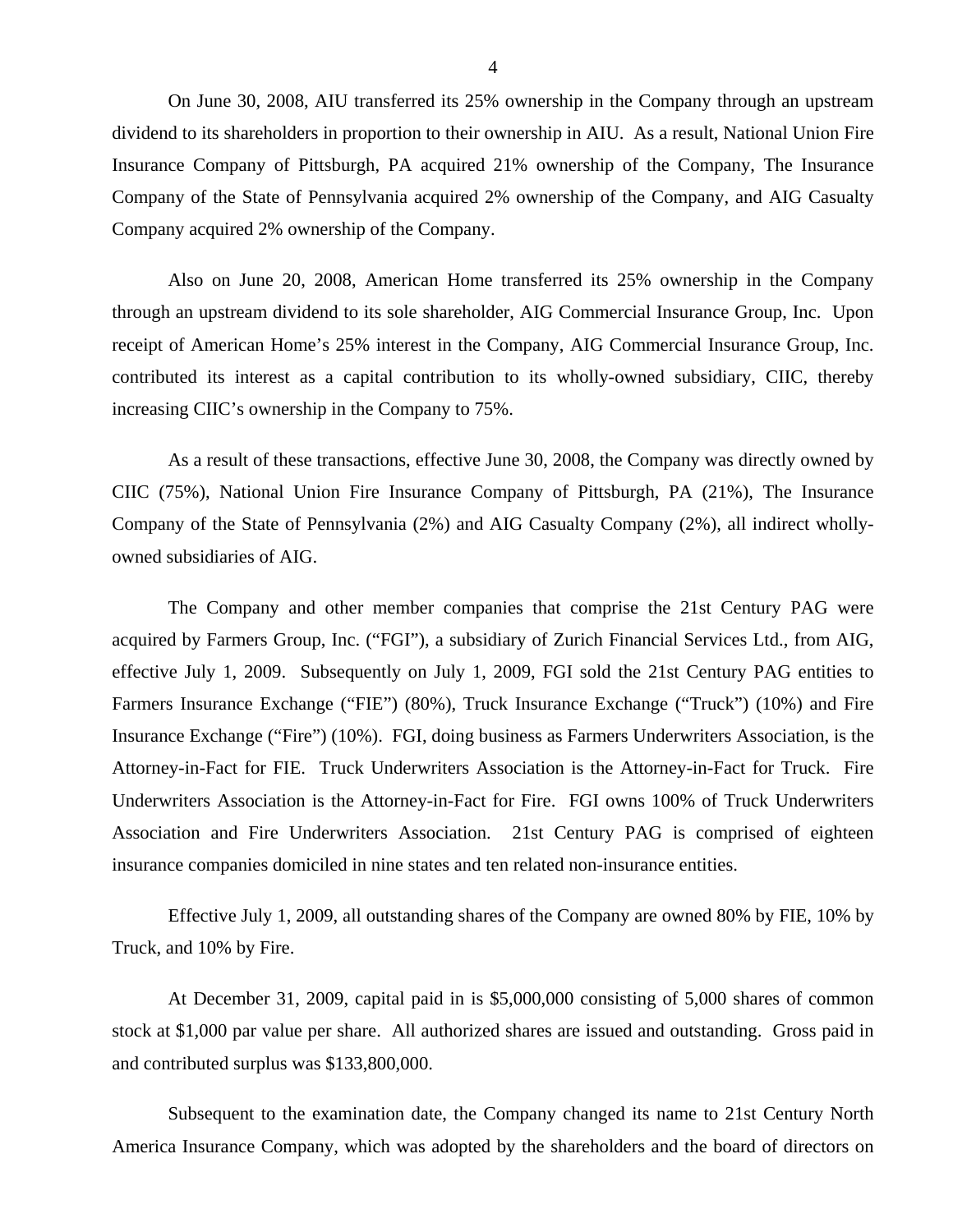<span id="page-6-0"></span>December 4, 2009, and approved by the Department on January 14, 2010, to become effective April 1, 2010.

## A. Management

Pursuant to the Company's charter and by-laws, as amended and restated, management of the Company is vested in a board of directors, consisting of not less than thirteen or more than twentyone members. The board is required to meet at least one time during each calendar year. At December 31, 2009, the board of directors was comprised of the following thirteen members:

| Name and Residence                 | <b>Principal Business Affiliation</b>                                                                                    |
|------------------------------------|--------------------------------------------------------------------------------------------------------------------------|
| Karen Moller Alejnikov             | Executive Vice President – Operations,                                                                                   |
| Valley Forge, PA                   | 21st Century Insurance and Financial Services, Inc.                                                                      |
| Robin Ken Campaniano               | Vice Chairman, President & Chief Executive Officer,                                                                      |
| Honolulu, HI                       | Farmers Insurance Hawaii, Inc.                                                                                           |
| Jeffrey John Dailey                | Executive Vice President – Personal Lines,                                                                               |
| Los Angeles, CA                    | Farmers Group, Inc.                                                                                                      |
| <b>Anthony James DeSantis</b>      | Chairman, President & Chief Executive Officer,                                                                           |
| Centerville, DE                    | 21st Century Insurance and Financial Services, Inc.                                                                      |
| William Donald Loucks, Jr.         | Executive Vice President & Chief Operating Officer,                                                                      |
| Glen Mills, PA                     | 21st Century Insurance and Financial Services, Inc.                                                                      |
| Lisa Shari Mahaffey                | Claims Counsel,                                                                                                          |
| Baldwin, NY                        | 21st Century Insurance and Financial Services, Inc.                                                                      |
| <b>Ronald Gregory Myhan</b>        | Executive Vice President - Finance,                                                                                      |
| Laguna Beach, CA                   | <b>Farmers Exchanges</b>                                                                                                 |
| Glenn Alan Pfeil<br>Wilmington, DE | Chief Financial Officer, Executive Vice President &<br>Treasurer,<br>21st Century Insurance and Financial Services, Inc. |
| James Anthony Porcari, III         | Senior Vice President - Claims,                                                                                          |
| Alpharetta, GA                     | 21st Century Insurance and Financial Services, Inc.                                                                      |
| Donald Walter Procopio             | Senior Vice President & Chief Actuary,                                                                                   |
| Aldan, PA                          | 21st Century Insurance and Financial Services, Inc.                                                                      |
| <b>Bryan Marc Rothenberg</b>       | Managing Attorney,                                                                                                       |
| Plainview, NY                      | 21st Century Insurance and Financial Services, Inc.                                                                      |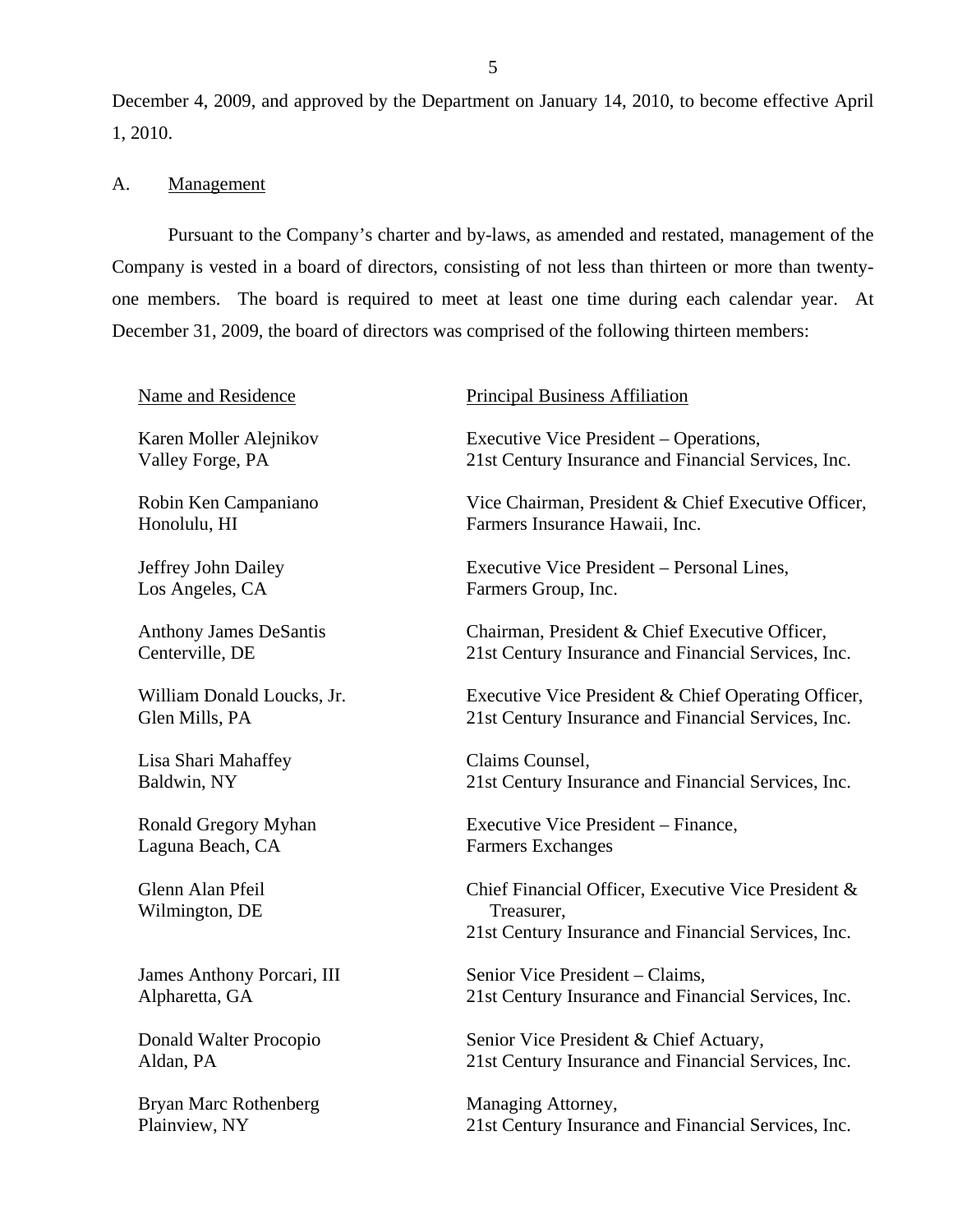| Name and Residence   | <b>Principal Business Affiliation</b>        |
|----------------------|----------------------------------------------|
| Mhayse Gokul Samalya | Executive Vice President – Commercial Lines, |
| Topanga, CA          | Farmers Group, Inc.                          |
| F. Robert Woudstra   | Chief Executive Officer,                     |
| Los Angeles, CA      | Farmers Group, Inc.                          |

A review of the minutes of the board of directors' meetings held during the examination period indicated that the meetings were generally well attended and each board member had an acceptable record of attendance.

Section 312(b) of the New York State Insurance Law states in part:

"A copy of the report shall be furnished by such insurer or other person to each member of its board of directors and each such member shall sign a statement which shall be retained in the insurer's files confirming that such member has received and read such report."

The Company was unable to provide the signed statement from each director on the board of directors that they had received and read the prior report on examination of American International Insurance Company as of December 31, 2006.

It is recommended that the Company obtain and maintain the signed statements from each member of its board of directors confirming that such member has received and read the report on examination pursuant to the provisions of Section 312(b) of the New York Insurance Law**.** 

As of December 31, 2009, the principal officers of the Company were as follows:

| Name                   | Title                                                            |
|------------------------|------------------------------------------------------------------|
| Anthony J. DeSantis    | President & Chief Executive Officer                              |
| Glenn A. Pfeil         | Chief Financial Officer, Executive Vice President &<br>Treasurer |
| Esta L. Cain           | Senior Vice President, Secretary & General Counsel               |
| Karen M. Alejnikov     | <b>Senior Vice President</b>                                     |
| William D. Loucks, Jr. | <b>Senior Vice President</b>                                     |
| James A. Porcari, III  | <b>Senior Vice President</b>                                     |
| Donald W. Procopio     | Senior Vice President & Chief Actuary                            |
|                        |                                                                  |

6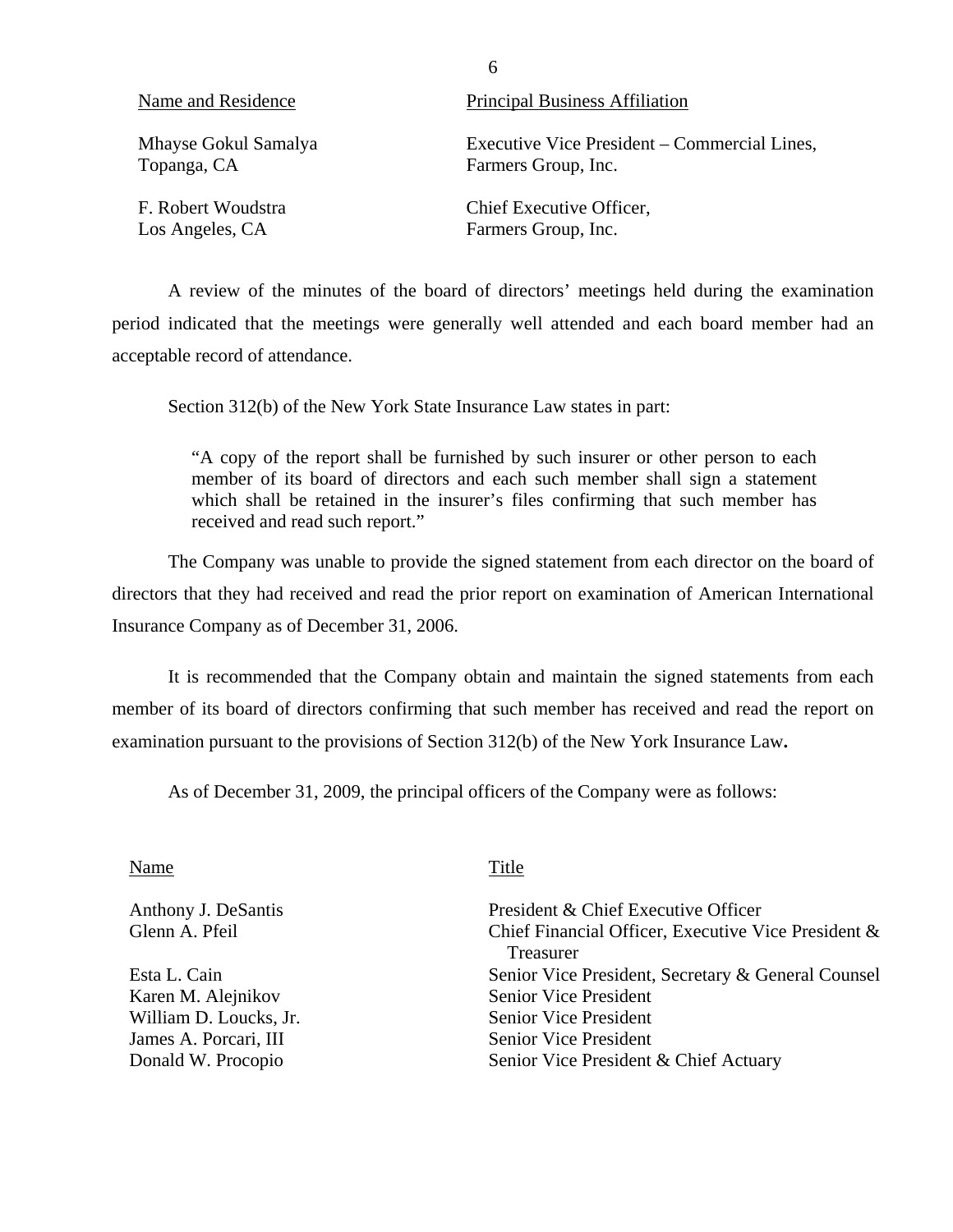#### <span id="page-8-0"></span>B. Territory and Plan of Operation

As of December 31, 2009, the Company was licensed to write business in thirty-nine states and the District of Columbia. The Company was also approved as an accredited reinsurer in California and New Jersey.

As of the examination date, the Company was authorized to transact the kinds of insurance as defined in the following numbered paragraphs of Section 1113(a) of the New York Insurance Law:

| P <u>aragraph</u>        | Line of Business                               |
|--------------------------|------------------------------------------------|
| 3                        | Accident and health                            |
| $\overline{\mathcal{A}}$ | Fire                                           |
| 5                        | Miscellaneous property                         |
| 6                        | Water damage                                   |
| $\overline{7}$           | Burglary and theft                             |
| 8                        | <b>Glass</b>                                   |
| 9                        | Boiler and machinery                           |
| 10                       | Elevator                                       |
| 11                       | Animal                                         |
| 12                       | Collision                                      |
| 13                       | Personal injury liability                      |
| 14                       | Property damage liability                      |
| 15                       | Workers' compensation and employers' liability |
| 16                       | Fidelity and surety                            |
| 17                       | Credit                                         |
| 19                       | Motor vehicle and aircraft physical damage     |
| 20                       | Marine and inland marine                       |
| 21                       | Marine protection and indemnity                |
|                          |                                                |

The Company is also authorized to transact such workers' compensation insurance as may be incidental to coverages contemplated under paragraphs 20 and 21 of Section 1113(a) of the New York Insurance Law, including insurances described in the Longshoremen's and Harbor Workers' Compensation Act (Public Law No. 803,  $69<sup>th</sup>$  Congress as amended; 33 USC Section 901 et seq. as amended).

Based upon the lines of business for which the Company is licensed, and the Company's current capital structure, and pursuant to the requirements of Articles 13 and 41 of the New York Insurance Law, the Company is required to maintain a minimum surplus to policyholders in the amount of \$5,000,000.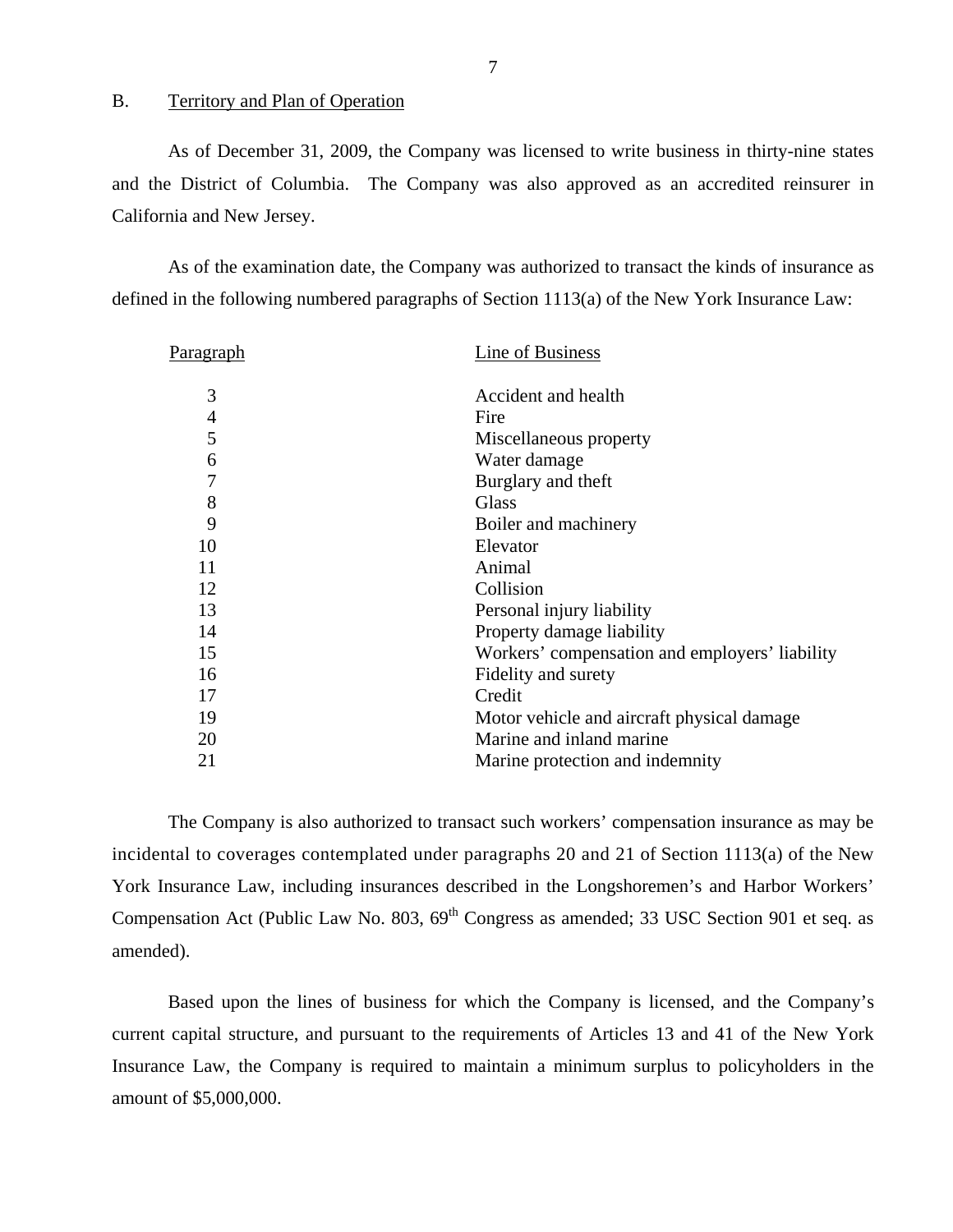As of December 31, 2009, the Company wrote personal automobile, homeowners, allied lines, inland marine, earthquake and other liability insurance. The Company primarily markets its personal automobile insurance through mass marketing programs of the 21st Century PAG division.

The following schedule shows the direct premiums written by the Company both in total and in New York for the period under examination:

#### DIRECT PREMIUMS WRITTEN

| New York State | <b>Total Premiums Written</b> | Premiums Written in New York as a<br>Percentage of Total Premiums Written |
|----------------|-------------------------------|---------------------------------------------------------------------------|
| \$102,258,443  | \$367,791,491                 | 27.80%                                                                    |
| \$120,521,072  | \$412,201,037                 | 29.24%                                                                    |
| \$124,756,737  | \$485,967,161                 | 25.67%                                                                    |
|                |                               |                                                                           |

### C. Reinsurance

#### Assumed Reinsurance

The Company assumed business from affiliates and non-affiliates. The assumed reinsurance from affiliates consists mainly of private passenger auto liability, auto physical damage, homeowners, earthquake and commercial auto liability assumed as a result of the intercompany pooling agreement. The assumed reinsurance from non-affiliates primarily consists of personal lines business assumed from various AIG companies.

Additionally, the Company's participation in various mandated pools is reflected in its assumed reinsurance activity. The Company utilizes reinsurance accounting as defined in NAIC Accounting Practices and Procedures Manual, Statements of Statutory Accounting Principles ("SSAP") No. 62 for all of its assumed reinsurance business.

The Company's assumed reinsurance business has decreased since the last examination.

## Intercompany Pooling Agreement

The Company was party to an intercompany pooling agreement, effective January 1, 1996, and as subsequently amended. In connection with the sale of the 21st Century PAG companies to Farmers Insurance Exchange ("FIE"), Truck Insurance Exchange ("Truck"), and Fire Insurance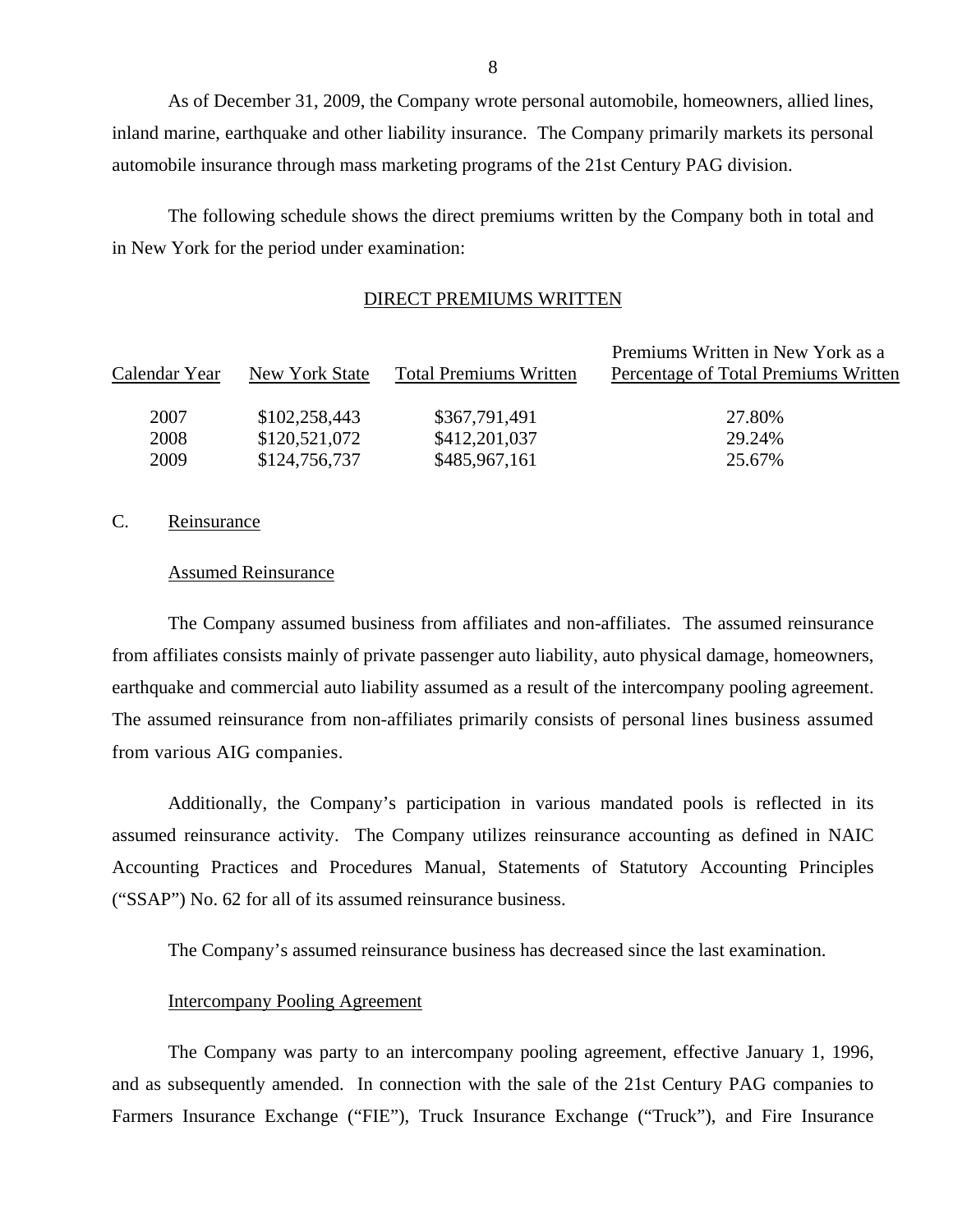Exchange ("FIE"), the intercompany pooling agreement was subsequently amended and restated effective June 30, 2009 (the "Amended Agreement").

Pursuant to the terms and conditions of the Amended Agreement, 100% of the net business written by each of the pool members is ceded to the Company, the lead insurer in the 21st Century PAG Personal Lines Pool. The Company will cede and retrocede all liabilities relating to losses with a date of loss prior to July 1, 2009 to the members of the 21st Century PAG Personal Lines Pool based on each pool member's fixed pooling participation percentage. Losses which have a date of loss on and after July 1, 2009 will be ceded to FIE by the Company pursuant to the terms of a 100% quota share reinsurance agreement between the Company and FIE.

At December 31, 2009 the pool members and their applicable pooling participation percentage in the 21st Century PAG Personal Lines Pool were as follows:

| Pool Member                                       | <b>State of Domicile</b> | Pooling Percentage |
|---------------------------------------------------|--------------------------|--------------------|
| 21st Century North America Insurance Company      | NY                       | 23.00%             |
| 21st Century Centennial Insurance Company         | PA                       | 20.00%             |
| 21st Century Insurance Company                    | CA                       | 20.00%             |
| 21st Century Premier Insurance Company            | PA                       | 10.00%             |
| 21st Century Security Insurance Company           | <b>PA</b>                | 8.00%              |
| Farmers Insurance Hawaii, Inc.                    | H <sub>I</sub>           | 4.00%              |
| 21st Century Assurance Company                    | DE                       | 2.00%              |
| 21st Century Indemnity Insurance Company          | PA                       | 2.00%              |
| 21st Century Pacific Insurance Company            | CO                       | 2.00%              |
| 21st Century Preferred Insurance Company          | <b>PA</b>                | 2.00%              |
| 21st Century Pinnacle Insurance Company           | <b>NJ</b>                | 1.75%              |
| 21st Century Auto Insurance Company of New Jersey | <b>NJ</b>                | 1.50%              |
| 21st Century Advantage Insurance Company          | <b>MN</b>                | 1.00%              |
| 21st Century National Insurance Company           | <b>NY</b>                | 1.00%              |
| 21st Century Superior Insurance Company           | CA                       | 1.00%              |
| American Pacific Insurance Company, Inc.          | H <sub>I</sub>           | 0.50%              |
| 21st Century Casualty Company                     | CA                       | 0.25%              |
| 21st Century Insurance Company of the Southwest   | TX                       | 0.00%              |

## Amended and Restated Personal Lines Division ("PLD") Business Reinsurance and Administration Agreement

Effective June 30, 2009, the Company entered into an Amended and Restated PLD Business Reinsurance and Administration Agreement with various unaffiliated companies, all of which are affiliates of American International Group, Inc. (collectively, the "Ceding Companies"). Pursuant to the terms and conditions of the agreement, each Ceding Company agrees to cede and the Company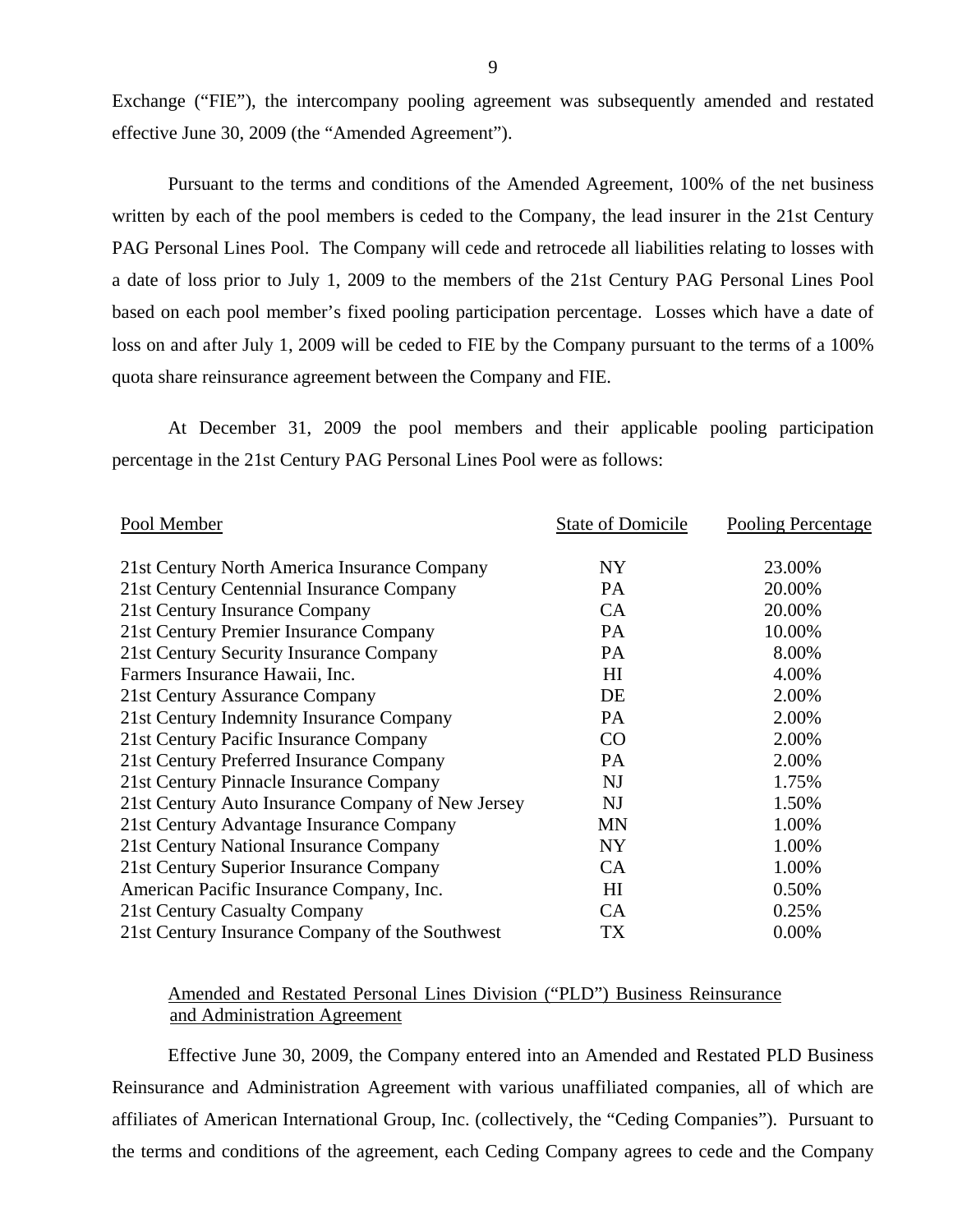agrees to assume on an indemnity reinsurance basis, 100% of the policy liabilities associated with the Existing PLD Policies written or assumed by such Ceding Company prior to July 1, 2009.

Each Ceding Company agrees to cede and the Company agrees to assume on an indemnity reinsurance basis, 100% of the policy liabilities associated with New PLD Policies and assigned risk policies written or assumed by each such Ceding Company on or after July 1, 2009.

#### Ceded Reinsurance

At December 31, 2009, the Company had the following ceded reinsurance programs in effect:

## Private Client Group ("PCG") Business Reinsurance and Administration Agreement

Effective June 30, 2009, the Company and other affiliated companies that comprise the 21st Century PAG Personal Lines Pool, entered into a PCG Business Reinsurance and Administration Agreement with National Union Fire Insurance Company of Pittsburgh, PA ("NUFI"), an unaffiliated reinsurer. Under the terms of the agreement, all liabilities relating to PCG policies that were written by the Company and other members of the 21st Century PAG Personal Lines Pool prior to July 1, 2009 were transferred to NUFI. All liabilities relating to PCG business that was assumed by the Company prior to July 1, 2009 were commuted as of June 30, 2009.

In addition, all liabilities relating to new PCG business written by members of the 21st Century PAG Personal Lines Pool on or after July 1, 2009 will be assumed by the Company. In turn, the Company will cede and retrocede all liabilities associated with the new PCG policies written to NUFI.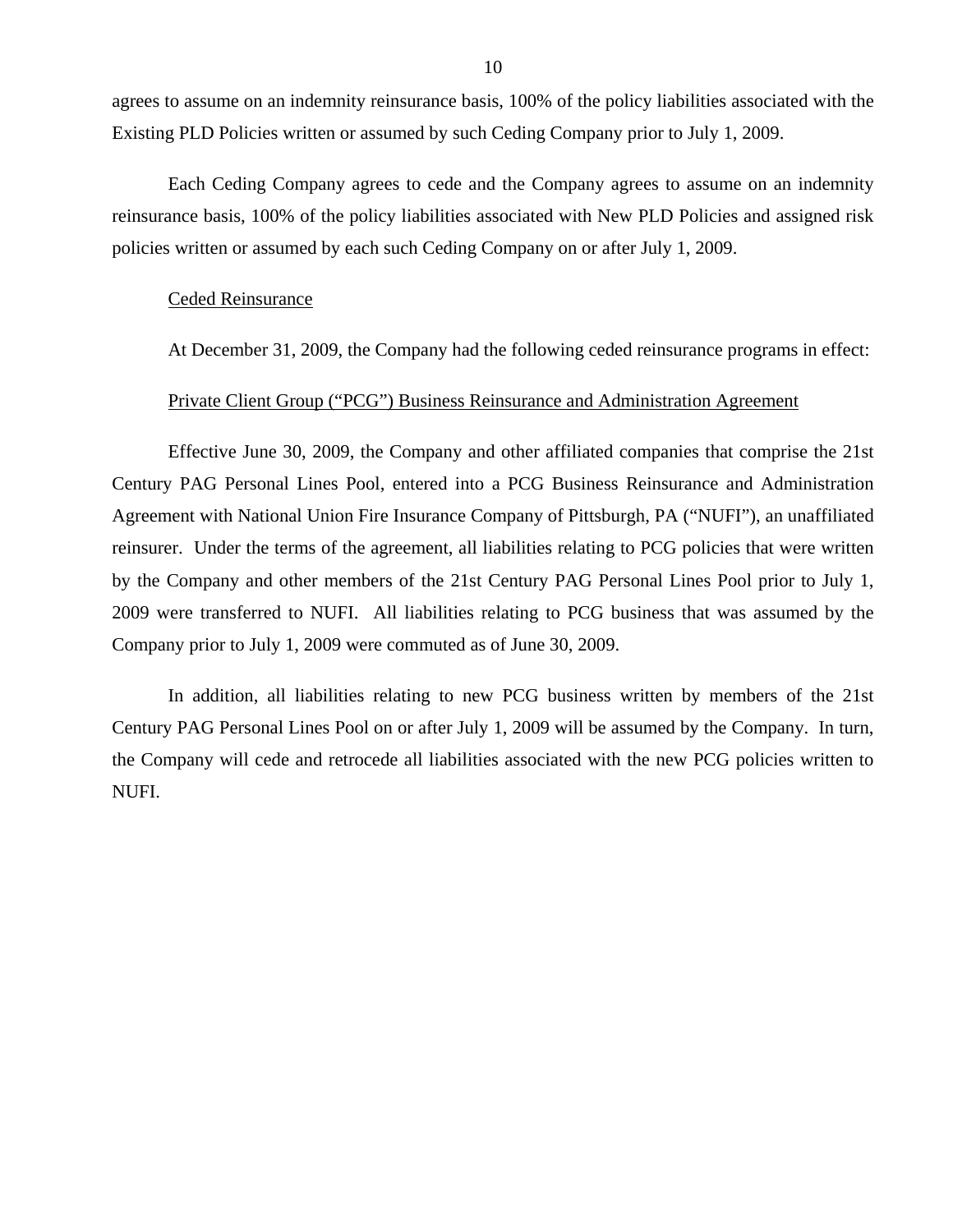#### 100% Quota Share Reinsurance Agreement

Effective July 1, 2009, the Company entered into a 100% quota share reinsurance agreement with its parent, Farmers Insurance Exchange ("FIE"). Under the terms of the agreement, the Company agrees to cede and FIE agrees to assume 100% of the net losses of the 21st Century PAG Personal Lines Pool, which have a date of loss on and after July 1, 2009.

Reinsurance agreements with affiliates were reviewed for compliance with Article 15 of the New York Insurance Law. It was noted that all affiliated reinsurance agreements were filed with the Department pursuant to the provisions of Section 1505(d)(2) of the New York Insurance Law.

It is the Company's policy to obtain the appropriate collateral for its cessions to unauthorized reinsurers. Letters of credit obtained by the Company to take credit for cessions to unauthorized reinsurers were reviewed for compliance with Department Regulations 133. No exceptions were noted.

All significant ceded reinsurance agreements in effect as of the examination date were reviewed and found to contain the required clauses, including an insolvency clause meeting the requirements of Section 1308 of the New York Insurance Law.

Examination review of the Schedule F data reported by the Company in its filed annual statement was found to accurately reflect its reinsurance transactions. Additionally, management has represented that all material ceded reinsurance agreements transfer both underwriting and timing risk as set forth in SSAP No. 62. Representations were supported by appropriate risk transfer analyses and an attestation from the Company's chief executive officer pursuant to the NAIC Annual Statement Instructions. Additionally, examination review indicated that the Company was not a party to any finite reinsurance agreements. All ceded reinsurance agreements were accounted for utilizing reinsurance accounting as set forth in paragraphs 18 through 25 of SSAP No. 62.

During the period covered by this examination, the Company commuted various reinsurance agreements where it was a ceding and/or assuming reinsurer. These commutations were neutral to the Company's surplus position.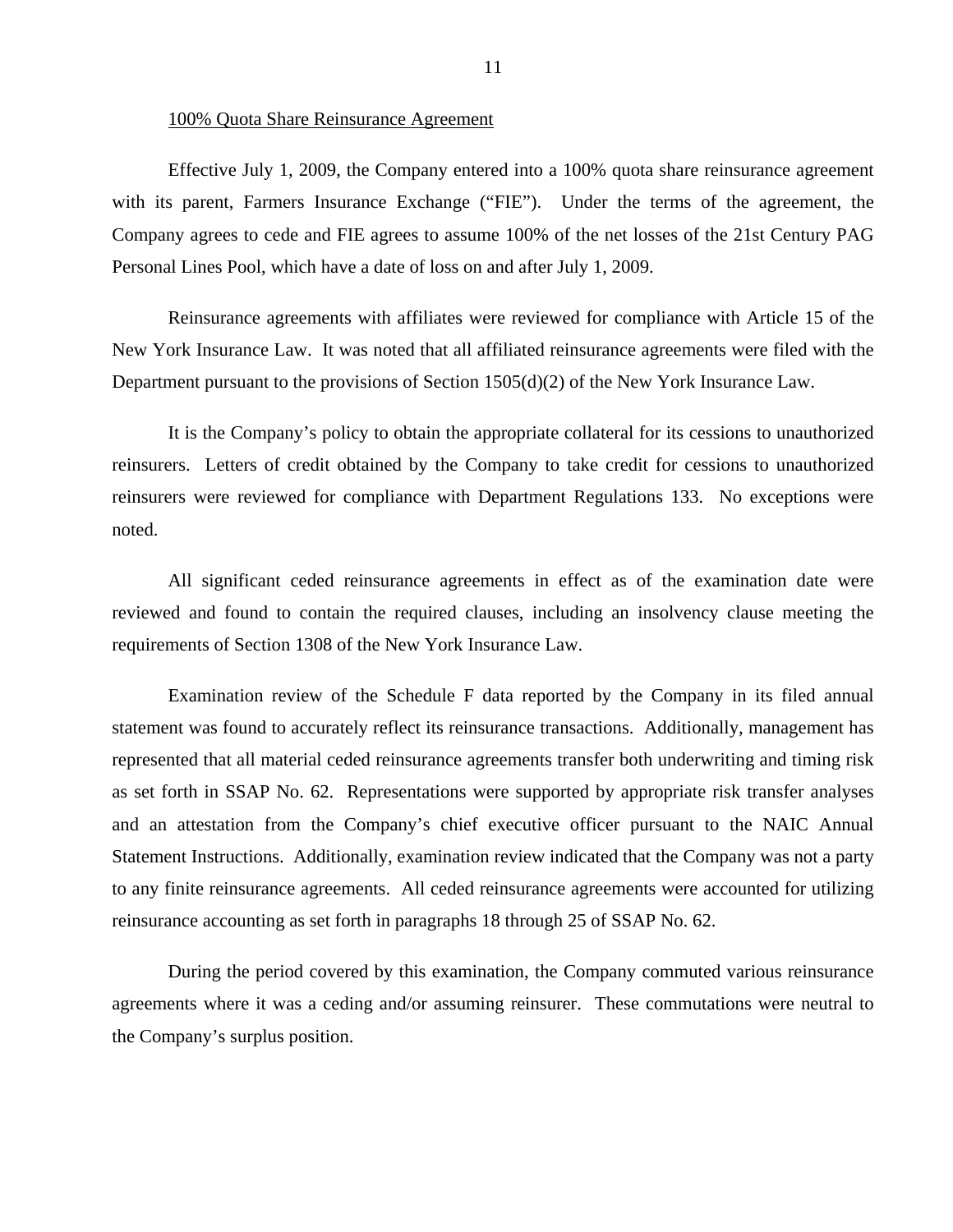#### <span id="page-13-0"></span>D. Holding Company System

The Company is a member of the 21st Century Personal Auto Group ("21st Century PAG"). The Company and other members of 21st Century PAG were acquired by Farmers Group, Inc. ("FGI"), a subsidiary of Zurich Financial Services Ltd. from American International Group, Inc. ("AIG"), effective July 1, 2009. Subsequently on July 1, 2009, FGI sold the 21st Century PAG entities to Farmers Insurance Exchange ("FIE"), Truck Insurance Exchange ("Truck") and Fire Insurance Exchange ("Fire"). FGI, doing business as Farmers Underwriters Association, is the Attorney-in-Fact for FIE. Truck Underwriters Association is the Attorney-in-Fact for Truck. Fire Underwriters Association is the Attorney-in-Fact for Fire. FGI owns 100% of Truck Underwriters Association and Fire Underwriters Association.

The Company is owned 80% by FIE, 10% by Truck, and 10% by Fire, all California domiciled corporations. FIE has been deemed the ultimate controlling entity.

A review of the holding company registration statements filed with this Department indicated that such filings were complete and filed in a timely manner pursuant to Article 15 of the New York Insurance Law and Department Regulation 52.

The following is an abridged organizational chart of the holding company system at December 31, 2009, which reflects the 21st Century PAG companies' new names as of April 1, 2010: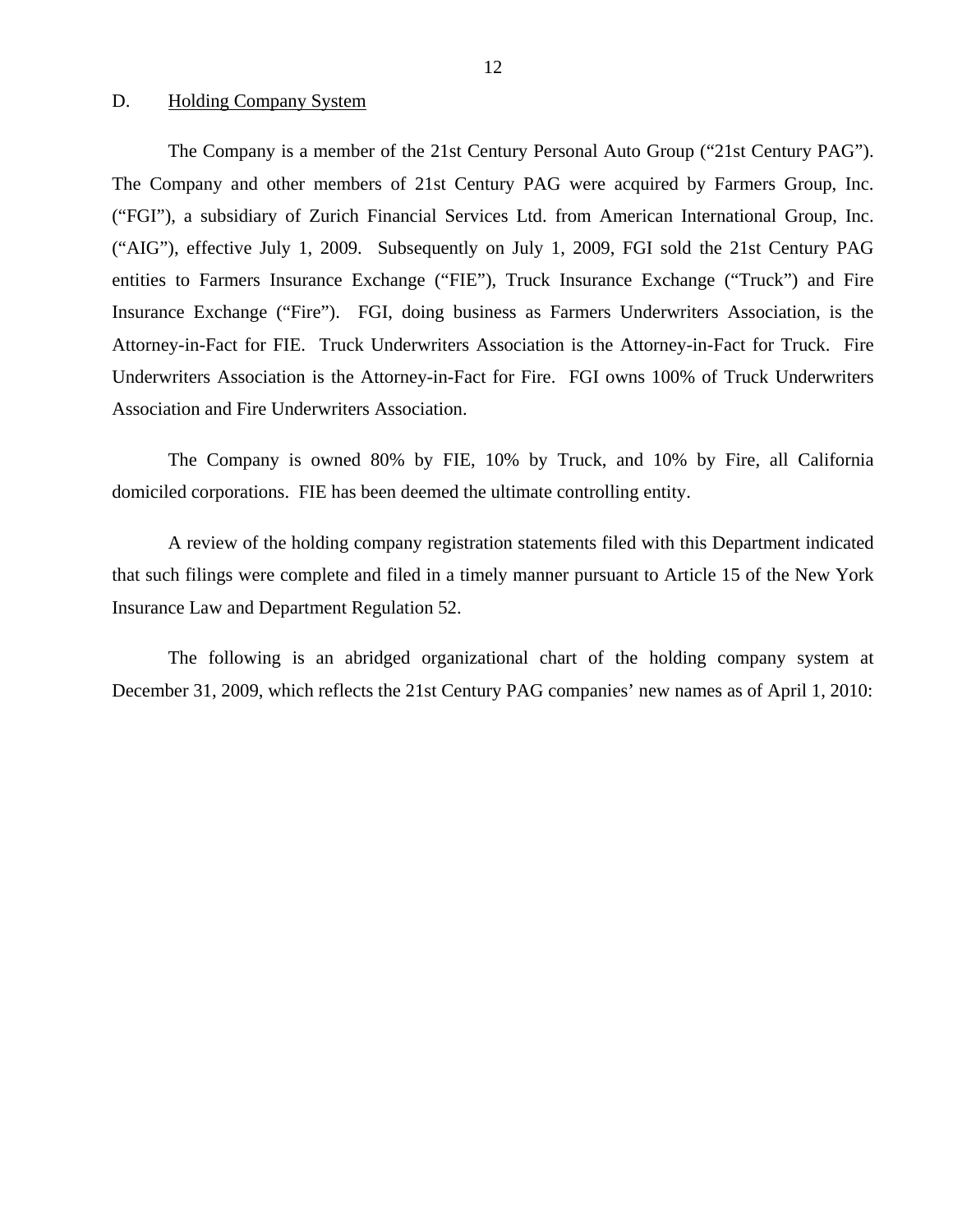

At December 31, 2009, the Company was a party to the following agreements with other members of its holding company system:

### 1. Services Agreement

Effective July 1, 2009, the Company entered into a service agreement with its ultimate parent, Farmers Insurance Exchange ("FIE"). Under the terms of this agreement, FIE will provide, or arrange for the provision of services to the Company, including but not limited to: underwriting, claim settlement, reinsurance, legal, communications, advertising, regulatory, financial, general administrative services, and investment management services. The agreement was approved by the Department on July 1, 2009.

13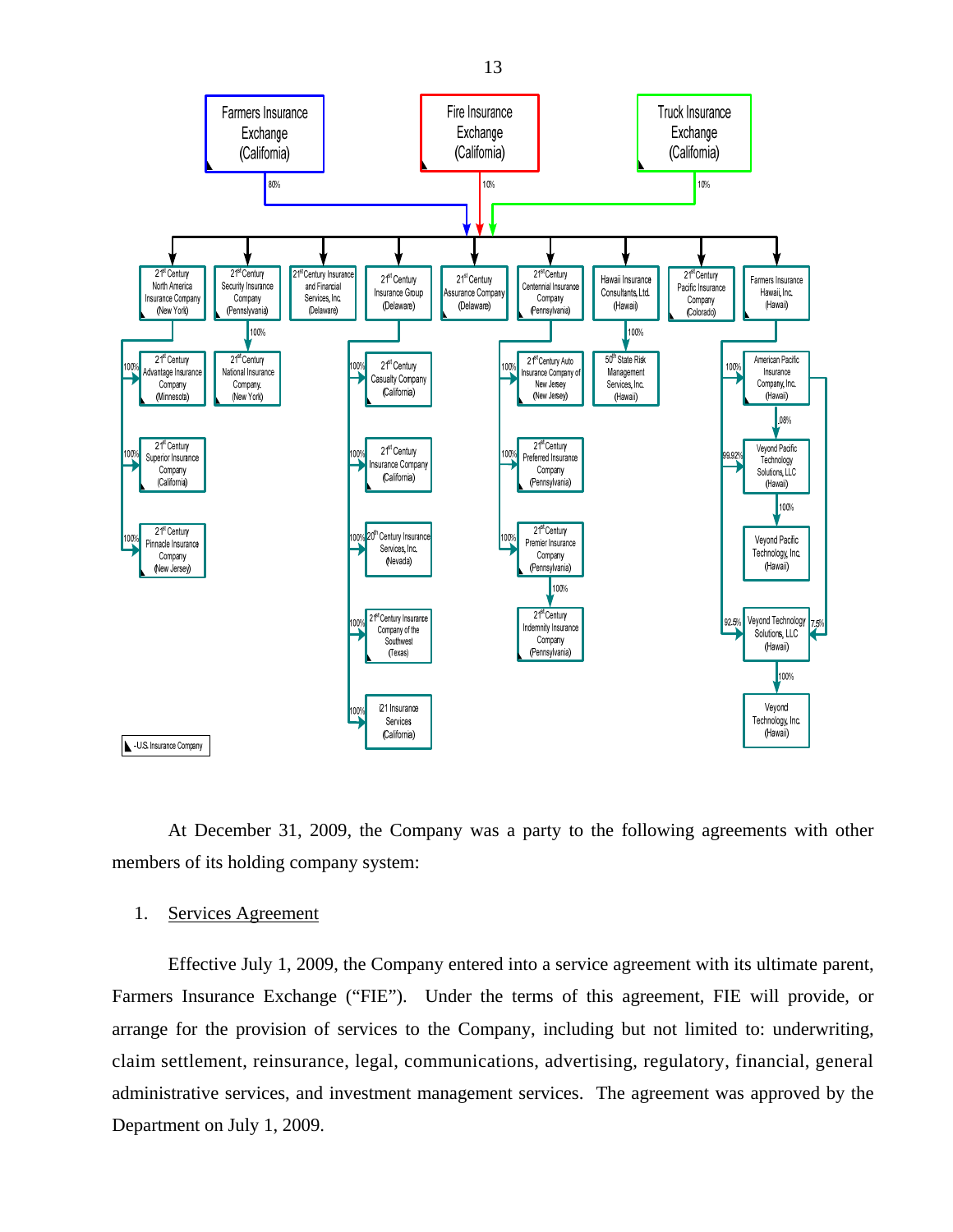#### 2. Tax Sharing Agreement

Effective July 1, 2009, the Company participates in a tax allocation agreement with its ultimate parent, Farmers Insurance Exchange. Pursuant to the provisions of Section 1505(d) of the New York Insurance Law and Department Circular Letter 1979-33, the agreement and any subsequent amendments thereto are required to be submitted to the Department for non-disapproval at least 30 days prior to the effective date. It was noted that the Company did not submit the agreement to the Department until September 23, 2010 and the Department non-disapproved it on January 19, 2011 with an effective date no earlier than November 1, 2010.

It is recommended that the Company adhere to the provisions of Section 1505(d) of the New York Insurance Law and Department Circular Letter 1979-33.

#### Intercompany Balances

Prior to the acquisition of the Company by FIE, Truck and Fire, the Company received administrative services from 21st Century Insurance and Financial Services, Inc. (formerly AIG Marketing, Inc., hereinafter referred to as "AIGM") pursuant to a Managing General Agent Agreement. Subsequent to the acquisition, there was some activity with AIGM due to the transition time necessary to move certain systems to FIE. A review of the settlements between the Company and AIGM indicated that the Company did not make settlements based on the amount owed to AIGM, but rather made lump sum payments at various times that were not based on the amounts actually owed. At December 31, 2009, the Company had actually paid AIGM more than amount of the services rendered and reported a receivable balance due from AIGM in the amount of approximately \$23.0 million. Subsequently, at December 31, 2010, the receivable balance due from AIGM had increased to approximately \$50.8 million, which it reported as a not admitted asset. The excess payments to AIGM represent a loan or extension of credit. The amount of the excess payments did not meet the reporting threshold of Section 1505(d) of the New York Insurance Law; however, they are material to the Company's surplus. It is recommended that the Company refrain from making payments to AIGM in excess of the amounts owed for services rendered.

Additionally, it is noted that settlements between the Company and its affiliates for the affiliates' share of the management services and for pooling transactions are not made on a timely basis. At December 31, 2009, the Company reported a liability for "Payable to parent, subsidiaries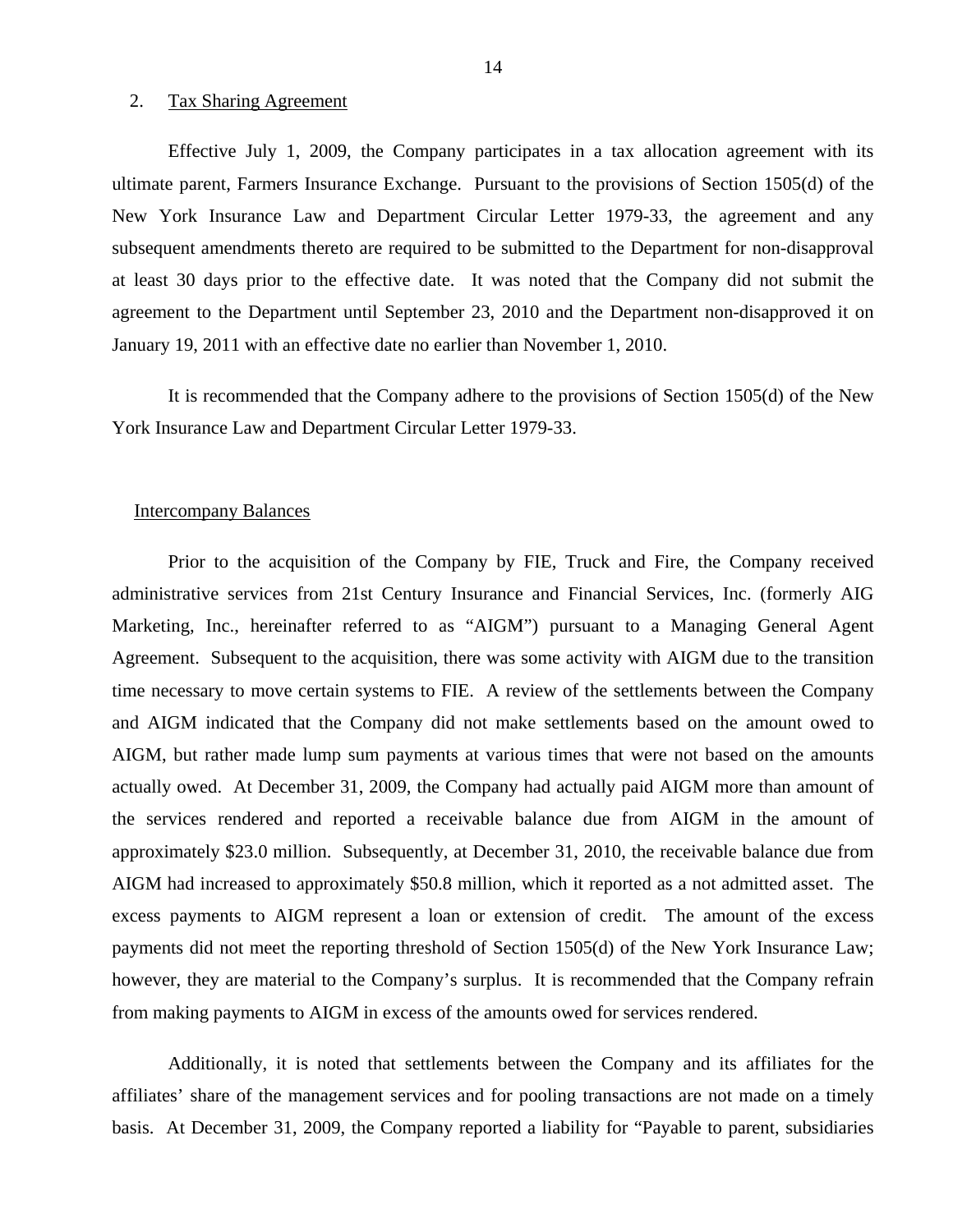and affiliates" in the amount of \$505.5 million, most of which was not settled until September 2010 when the Company settled balances through June 30, 2010.

Paragraph 6 of SSAP No. 25 states:

Transactions between related parties must be in the form of a written agreement. The written agreement must provide for timely settlement of amounts owed, with a specified date due. Amounts owed to the reporting entity over ninety days from the written agreement due date shall be nonadmitted, except to the extent this is specifically addressed by other statements of statutory accounting principals (SSAPs). If the due date is not addressed by the written agreement, any uncollected receivable is nonadmitted.

It is recommended that the Company settle its intercompany balances in a timely manner and not admit any amounts over ninety days due pursuant to the provisions of SSAP No. 25.

## E. Significant Operating Ratios

The following ratios have been computed as of December 31, 2009, based upon the results of this examination:

| Net premiums written to surplus as regards policyholders                               | 11%       |
|----------------------------------------------------------------------------------------|-----------|
| Liabilities to liquid assets (cash and invested assets less investments in affiliates) | $107\%$ * |
| Premiums in course of collection to surplus as regards policyholders                   | 13%       |

The above ratio denoted with an asterisk falls outside the benchmark ranges set forth in the Insurance Regulatory Information System of the National Association of Insurance Commissioners due to change in pooling percentage.

The underwriting ratios presented below are on an earned/incurred basis and encompass the three-year period covered by this examination:

|                                              | Amounts         | Ratios  |
|----------------------------------------------|-----------------|---------|
| Losses and loss adjustment expenses incurred | \$968,211,451   | 76.91%  |
| Other underwriting expenses incurred         | 312,729,313     | 24.84   |
| Net underwriting loss                        | (22,048,460)    | (1.75)  |
| Premiums earned                              | \$1,258,892,304 | 100.00% |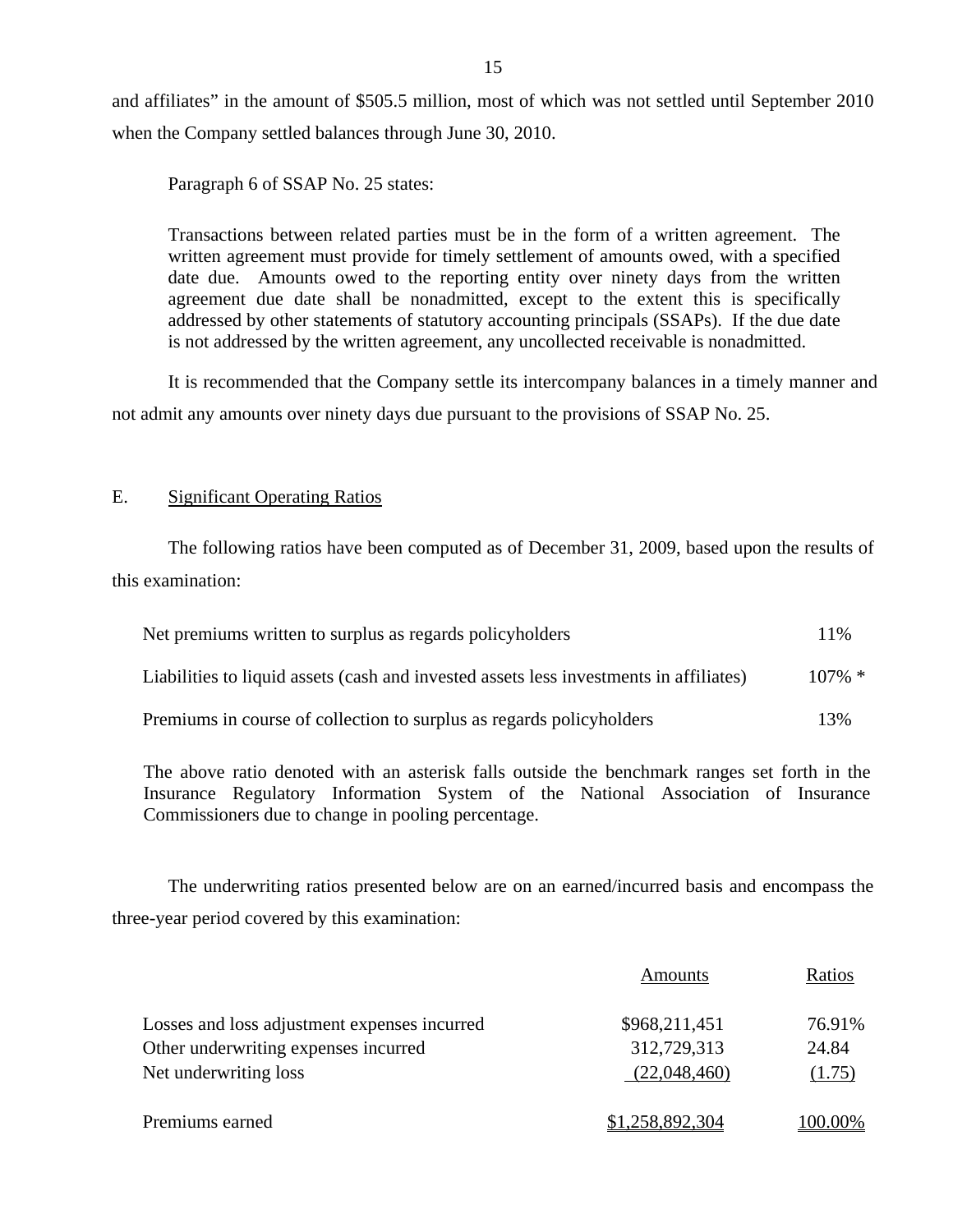## **3. FINANCIAL STATEMENTS**

## A. Balance Sheet

The following shows the assets, liabilities and surplus as regards policyholders as of December 31, 2009 as determined by this examination and as reported by the Company.

| Assets                                               | Assets          | Non-Admitted<br>Assets | Net Admitted<br>Assets |
|------------------------------------------------------|-----------------|------------------------|------------------------|
| <b>Bonds</b>                                         | \$953,614,754   |                        | \$953,614,754          |
| Common stocks                                        | 82,888,567      |                        | 82,888,567             |
| Cash, cash equivalents and short-term investments    | 43,718,730      |                        | 43,718,730             |
| Investment income due and accrued                    | 13,223,022      |                        | 13,223,022             |
| Uncollected premiums and agents' balances in the     |                 |                        |                        |
| course of collection                                 | 60,481,413      |                        | 60,481,413             |
| Deferred premiums, agents' balances and installments |                 |                        |                        |
| booked but deferred and not yet due                  | 241,925,650     |                        | 241,925,650            |
| Accrued retrospective premiums                       | 782,393         |                        | 782,393                |
| Amounts recoverable from reinsurers                  | 343,702,377     |                        | 343,702,377            |
| Current federal and foreign income tax recoverable   |                 |                        |                        |
| and interest thereon                                 | 2,434,914       |                        | 2,434,914              |
| Net deferred tax asset                               | 12,402,871      | \$9,026,387            | 3,376,484              |
| Receivables from parent, subsidiaries and affiliates | 34, 191, 352    |                        | 34, 191, 352           |
| Other receivables                                    | 404,669         | $\theta$               | 404,669                |
| Total assets                                         | \$1,789,770,712 | \$9,026,387            | \$1,780,744,325        |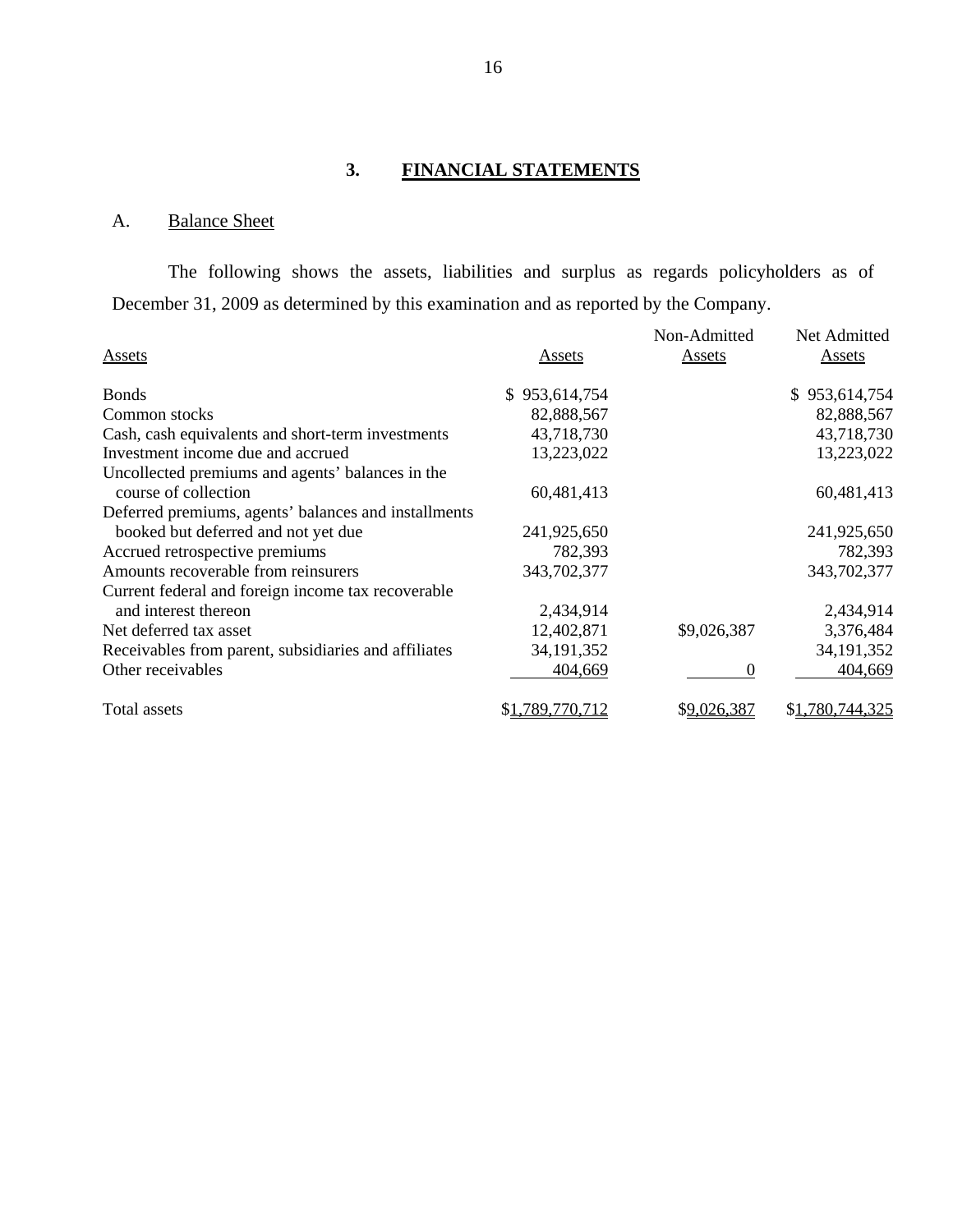#### Liabilities, Surplus and Other Funds

| Liabilities                                                           |                 | Amount          |
|-----------------------------------------------------------------------|-----------------|-----------------|
| Losses                                                                |                 | \$209,746,794   |
| Loss adjustment expenses                                              |                 | 62,915,435      |
| Commissions payable, contingent commissions and other similar charges |                 | 661,690         |
| Other expenses (excluding taxes, licenses and fees)                   |                 | 25,861,729      |
| Taxes, licenses and fees                                              |                 | 10,318,132      |
| Advance premium                                                       |                 | 7,137,670       |
| Ceded reinsurance premiums payable                                    |                 | 380,640,923     |
| Remittances and items not allocated                                   |                 | 57, 354, 753    |
| Payable to parent, subsidiaries and affiliates                        |                 | 505,479,620     |
| Reserve for suspense items                                            |                 | 59, 335, 211    |
| <b>Total liabilities</b>                                              |                 | \$1,319,451,957 |
| <b>Surplus and Other Funds</b>                                        |                 |                 |
| Common capital stock                                                  | 5,000,000<br>S. |                 |
| Gross paid in and contributed surplus                                 | 133,800,000     |                 |
| Unassigned funds (surplus)                                            | 322,492,368     |                 |
| Surplus as regards policyholders                                      |                 | 461,292,368     |
| Total liabilities, surplus and other funds                            |                 | \$1,780,744,325 |

NOTE: The Internal Revenue Service has completed its audits of the Company's consolidated Federal Income Tax returns through tax year 2002. All material adjustments, if any, made subsequent to the date of examination and arising from said audits, are reflected in the financial statements included in this report. Audits covering tax years 2003 through 2005 are currently under examination. The Internal Revenue Service has not yet begun to audit tax returns covering tax years 2006 through 2009. The examiner is unaware of any potential exposure of the Company to any tax assessment and no liability has been established herein relative to such contingency.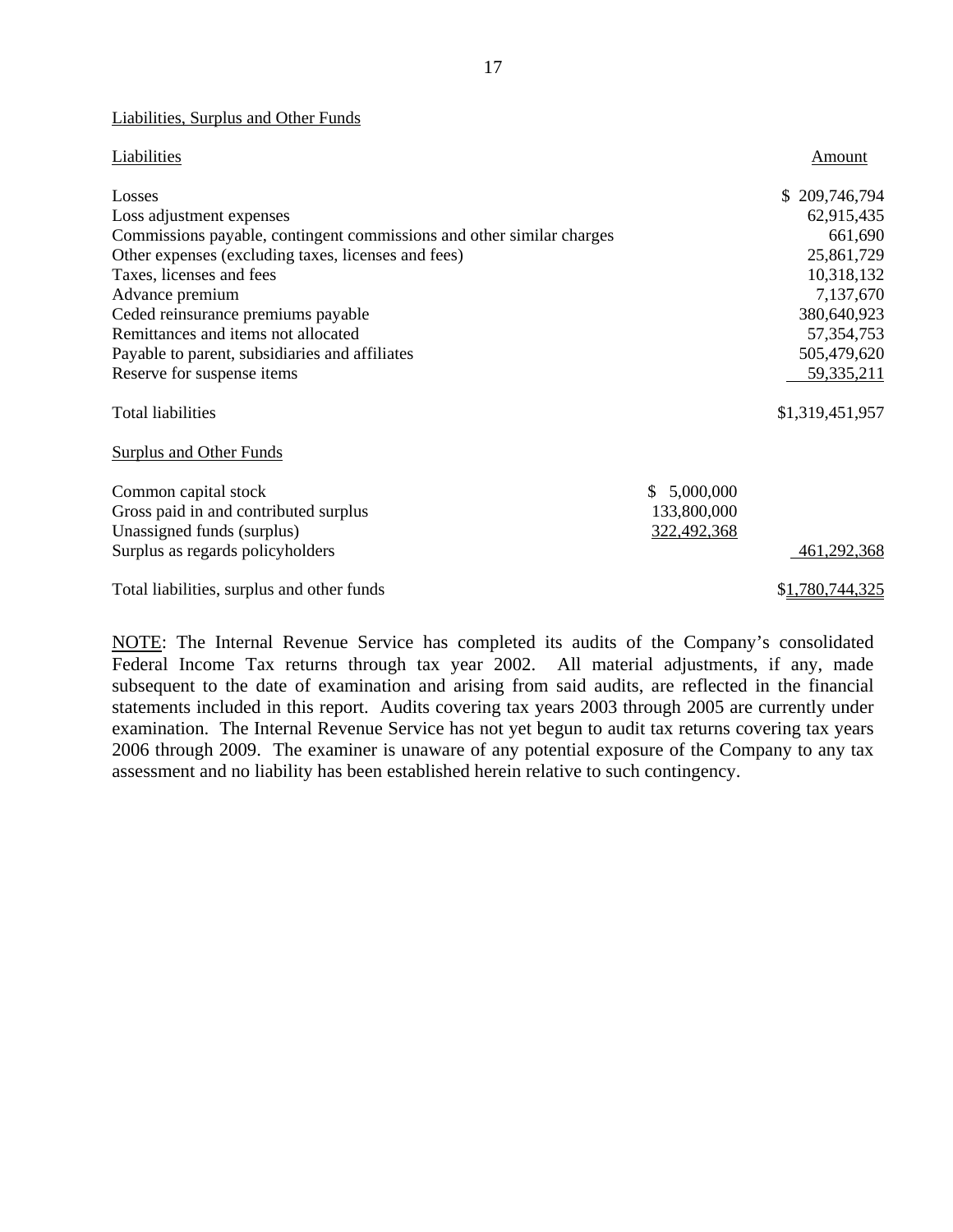## <span id="page-19-0"></span>B. Statement of Income

Surplus as regards policyholders increased \$103,201,034 during the three-year examination period January 1, 2007, through December 31, 2009, detailed as follows:

## Underwriting Income

| Premiums earned                                                                                                                                               |                                                        |               | \$1,258,892,304 |
|---------------------------------------------------------------------------------------------------------------------------------------------------------------|--------------------------------------------------------|---------------|-----------------|
| Deductions:<br>Losses incurred<br>Loss adjustment expenses incurred<br>Other underwriting expenses incurred<br>LAD program fee                                | \$802,309,954<br>165,901,497<br>312,296,598<br>432,715 |               |                 |
| Total underwriting deductions                                                                                                                                 |                                                        |               | 1,280,940,764   |
| Net underwriting gain or (loss)                                                                                                                               |                                                        | S             | (22,048,460)    |
| <b>Investment Income</b>                                                                                                                                      |                                                        |               |                 |
| Net investment income earned<br>Net realized capital gains or (losses)<br>Net investment gain or (loss)                                                       | \$91,171,657<br>8,811,835                              |               | 99,983,492      |
| Other Income                                                                                                                                                  |                                                        |               |                 |
| Net gain or (loss) from agents' or premium balances<br>charged off<br>Finance and service charges not included in premiums<br>Loss on retroactive reinsurance | \$(17, 137, 306)<br>31,244,616<br>(1,868,724)          |               |                 |
| Total other income                                                                                                                                            |                                                        |               | 12,238,586      |
| Net income after dividends, after capital gains tax<br>and before all federal and foreign income taxes                                                        |                                                        | $\mathcal{S}$ | 90,173,618      |
| Federal and foreign income taxes incurred                                                                                                                     |                                                        |               | (4,317,402)     |
| Net income                                                                                                                                                    |                                                        |               | 94,491,020      |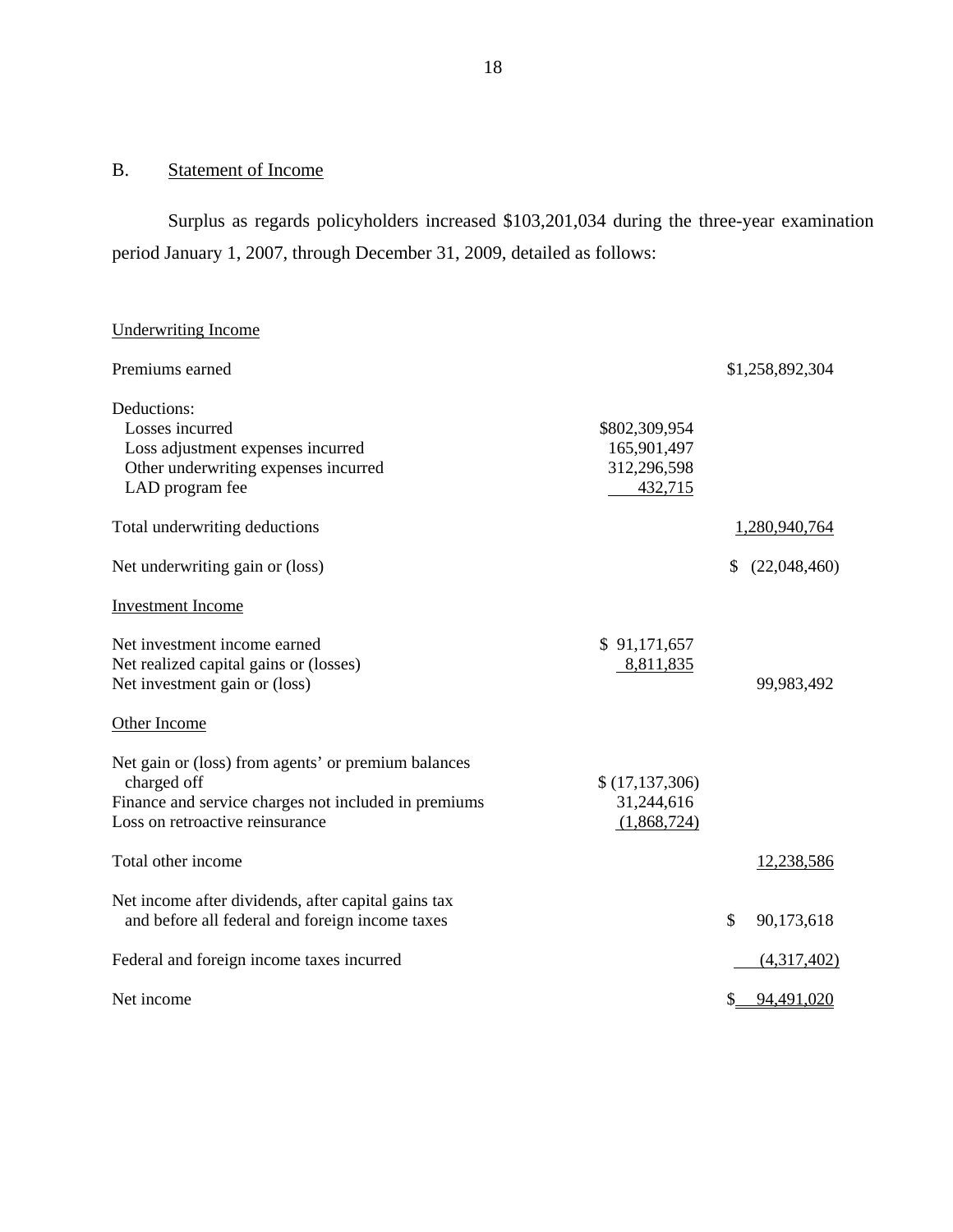## C. Capital and Surplus Account

Surplus as regards policyholders per report

| on examination as of December 31, 2006         |                  |                          | \$358,091,334 |
|------------------------------------------------|------------------|--------------------------|---------------|
|                                                | Gains in Surplus | <b>Losses in Surplus</b> |               |
| Net income or (loss)                           | \$94,491,020     |                          |               |
| Change in net unrealized capital gains or      |                  |                          |               |
| (losses) less capital gains tax                | 9,132,353        |                          |               |
| Change in net deferred income tax              |                  | \$6,928,971              |               |
| Change in non-admitted assets                  |                  | 6,155,700                |               |
| Change in provision for reinsurance            | 309,000          |                          |               |
| Tax free exchange Viatel Holdings              | 36               |                          |               |
| Prior year adjustment on inter-company payable | 12,353,296       | $\theta$                 |               |
| Total gains and losses                         | \$116,285,705    | \$13,084,671             |               |
| Net increase (decrease) in surplus             |                  |                          | 103,201,034   |
| Surplus as regards policyholders per report    |                  |                          |               |
| on examination as of December 31, 2009         |                  |                          | \$461,292,368 |

## **4. LOSSES AND LOSS ADJUSTMENT EXPENSES**

The examination liability of \$272,662,229 is the same as the amount reported by the Company as of the examination date. The examination analysis was conducted in accordance with generally accepted actuarial principles and practices and was based on statistical information contained in the Company's internal records and in its filed annual statement.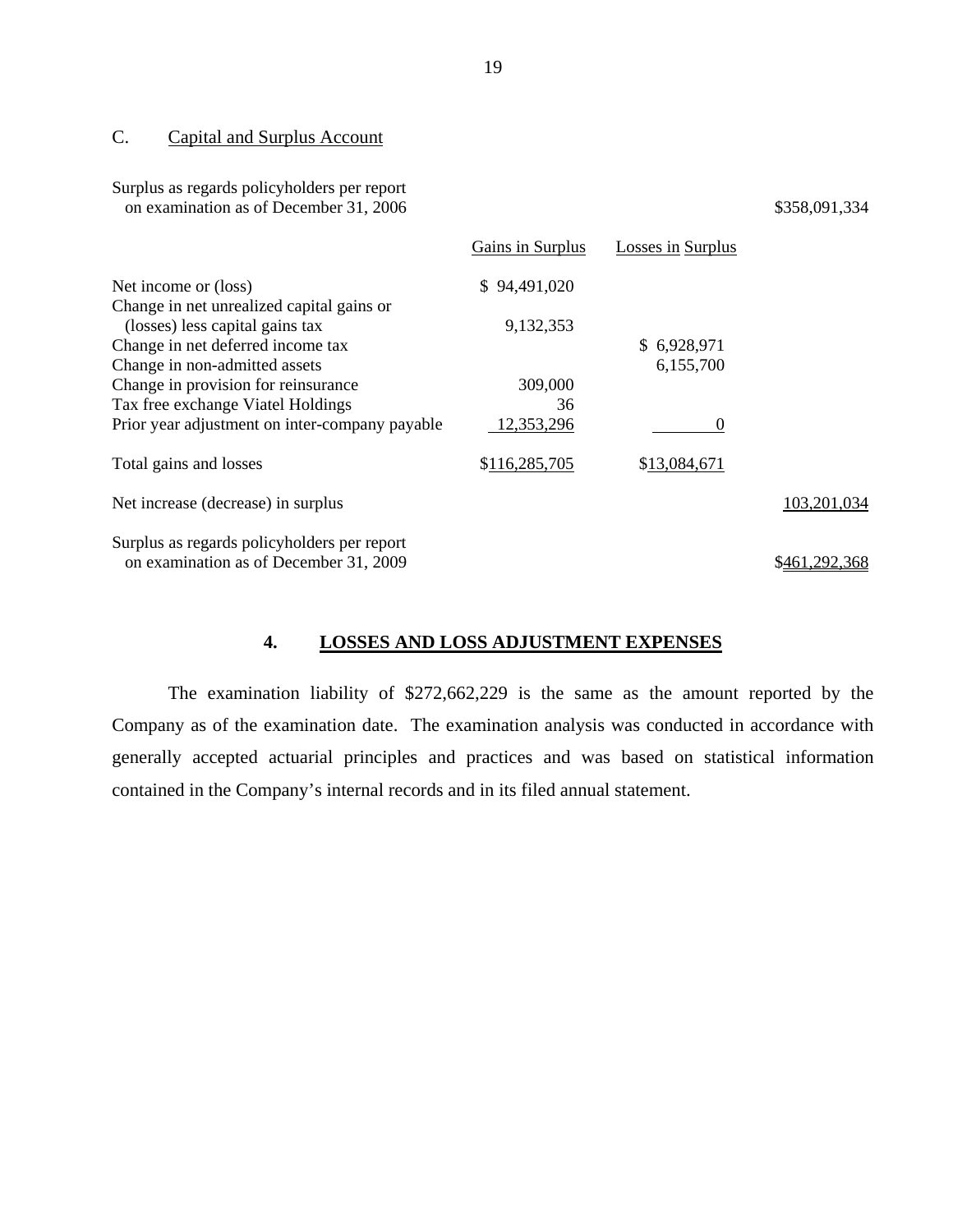## **5. COMPLIANCE WITH PRIOR REPORT ON EXAMINATION**

The prior report on examination contained eight recommendations as follows (item letters and page numbers refer to that of the prior report):

## ITEM PAGE NO.

## A. Reinsurance

It is recommended that the Company re-evaluate the benchmarks referenced in the risk transfer worksheet and advise the Department of the results of this review. 14

The recommendation is no longer applicable. The Company was acquired by Farmers Insurance Exchange, Truck Insurance Exchange, and Fire Insurance Exchange on July 1, 2009.

## B. Holding Company System

## Tax Payment Allocation Agreement

i. It is again recommended that the Company revise the tax allocation agreement with AIG to reflect the effective date of this arrangement to one subsequent to the acquisition of the Company by AIG and file the amendment with the Department in accordance with the Department Circular Letter No. 33 (1979). 16

The recommendation is no longer applicable. The Company was acquired by Farmers Insurance Exchange, Truck Insurance Exchange, and Fire Insurance Exchange on July 1, 2009.

ii. It is recommended that the Company settle intercompany federal income tax balances within 30 days of filing of the consolidated federal tax returns in accordance with the Department Circular Letter No. 33 (1979). 16

The recommendation is no longer applicable. The Company was acquired by Farmers Insurance Exchange, Truck Insurance Exchange, and Fire Insurance Exchange on July 1, 2009.

### Investment Management Contract

It is recommended that the Company amend the investment management contract to reflect the name change of the investment advisor to AIG Global Investment Corporation and to reflect the current fees. It is also recommended that the Company submit the amendment to the Department for non-disapproval in accordance with Section 1505(d)(3) of the New York Insurance Law. 17

The recommendation is no longer applicable. The Company was acquired by Farmers Insurance Exchange, Truck Insurance Exchange, and Fire Insurance Exchange on July 1, 2009.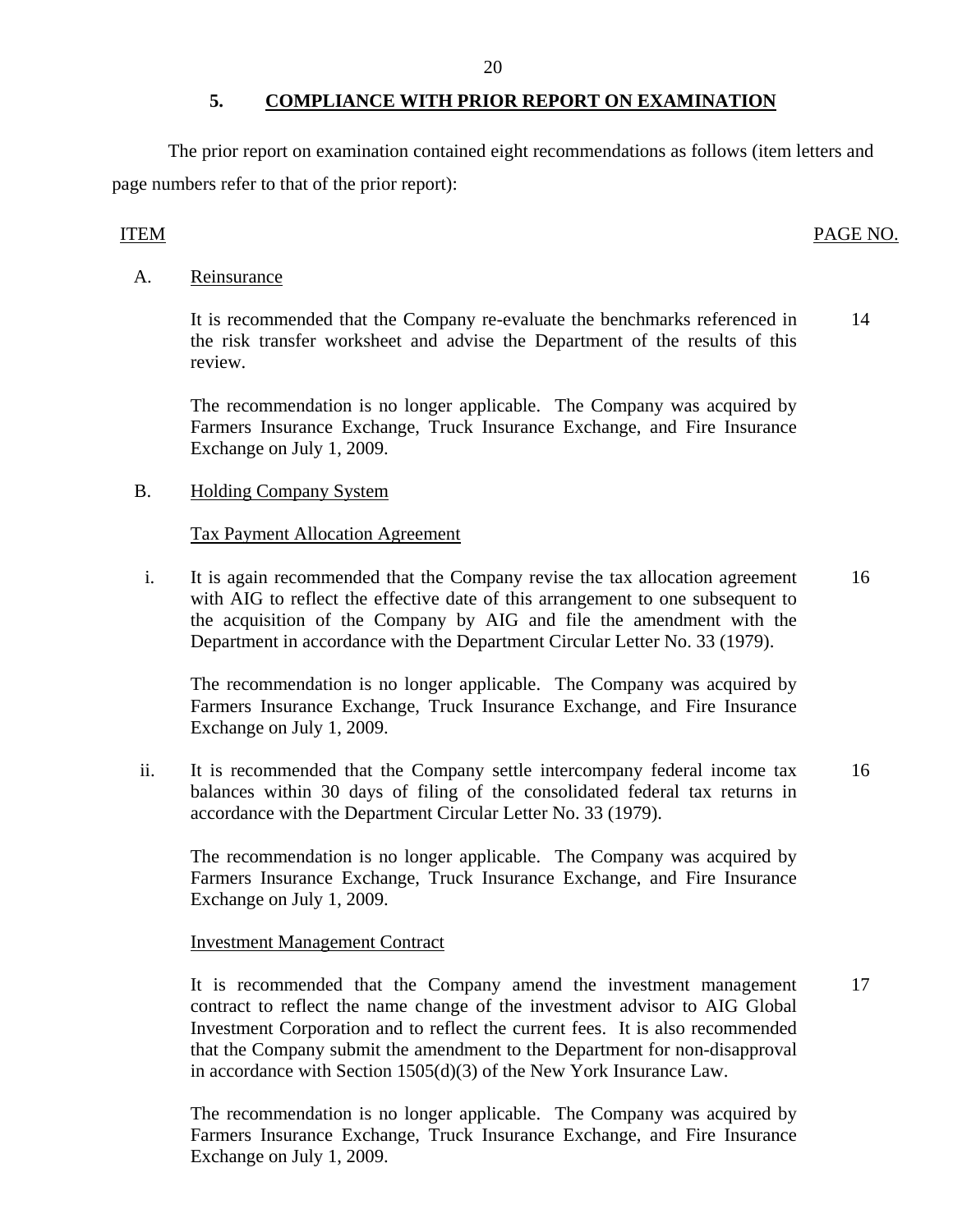## Managing General Agent Agreement

It is recommended that the Company file all future intercompany reinsurance 18 and service agreements and amendments with the Department in a timely manner in accordance with Article 15 of the New York Insurance Law.

The Company has complied with this recommendation.

## C. Accounts and Records

### Record Retention Clause for Independent Auditors' Workpapers

It is recommended that the Company require their independent auditors to 20 include the required record retention clause in the engagement letters for future audits in accordance with Part 89.2(c) of New York Department Regulation 118 and Part 243.2(b)(7) of New York Regulation 152.

The Company has complied with this recommendation.

## Remittances and Items Not Allocated

It is recommended that the Company report unapplied cash as a liability in 21 "Remittances and items not allocated" in accordance with the Annual Statement Instructions and SSAP No. 67 of the NAIC Accounting Practices and Procedures Manual.

The Company has complied with this recommendation.

## D. Risk Management and Internal Control

It is recommended that the Company continue to monitor and remediate the 21 control deficiencies as an on-going effort to enhance the control environment.

The Company has complied with this recommendation.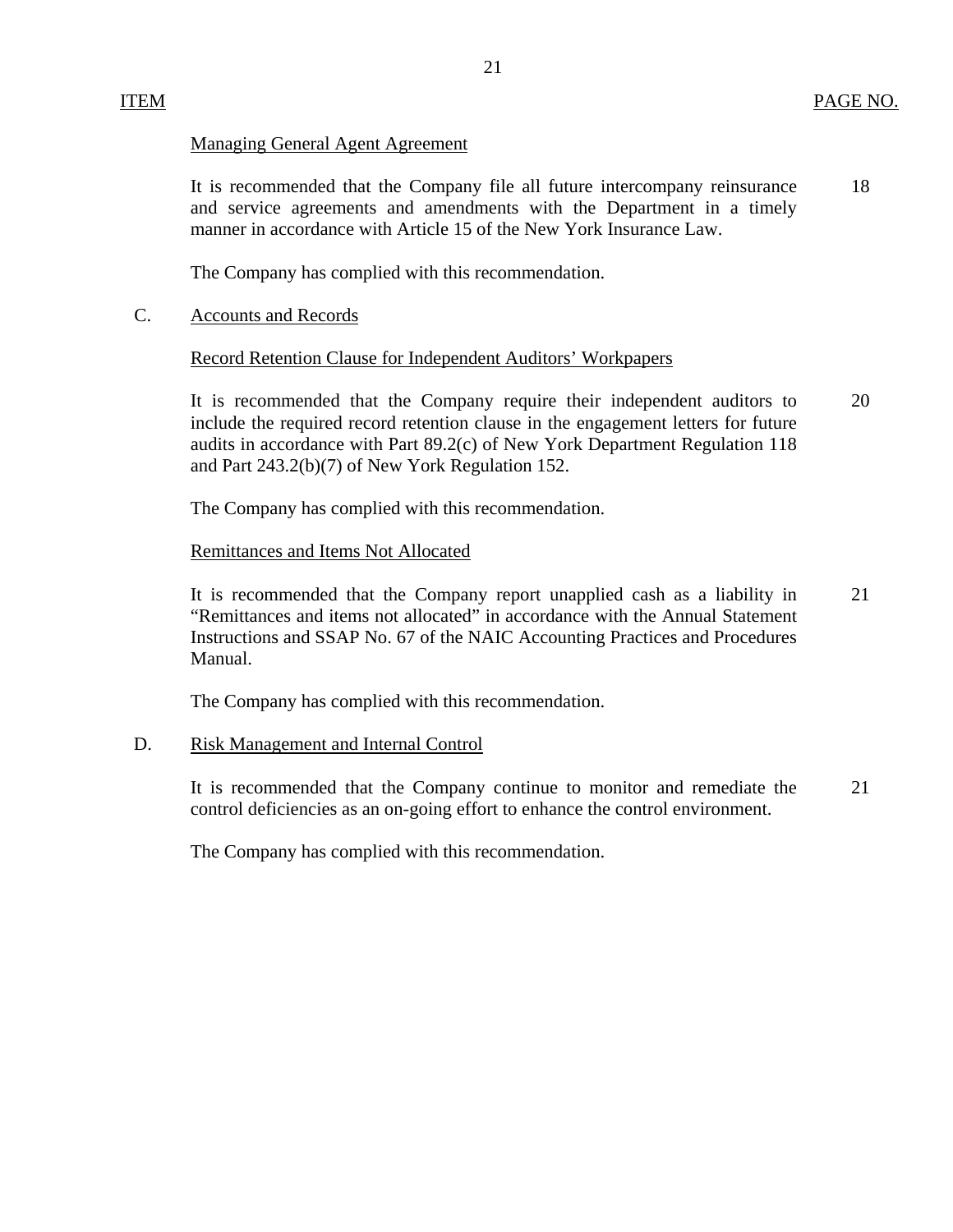### 22

## **6. SUMMARY OF COMMENTS AND RECOMMENDATIONS**

## <span id="page-23-0"></span>ITEM PAGE NO.

## A. Management

- i. It is recommended that the Company obtain and maintain the signed statements 6 from each member of its board of directors confirming that such member has received and read the report on examination pursuant to the provisions of Section 312(b) of the New York Insurance Law.
- B. Holding Company System
- i. It is recommended that the Company adhere to the provisions of Section 1505(d) 14 of the New York Insurance Law and Department Circular Letter 1979-33.
- ii. It is recommended that the Company refrain from making payments to AIGM in 14 excess of the amounts owed for services rendered.
- iii. It is recommended that the Company settle its intercompany balances in a timely 15 manner and not admit any amounts over ninety days due pursuant to the provisions of SSAP No. 25.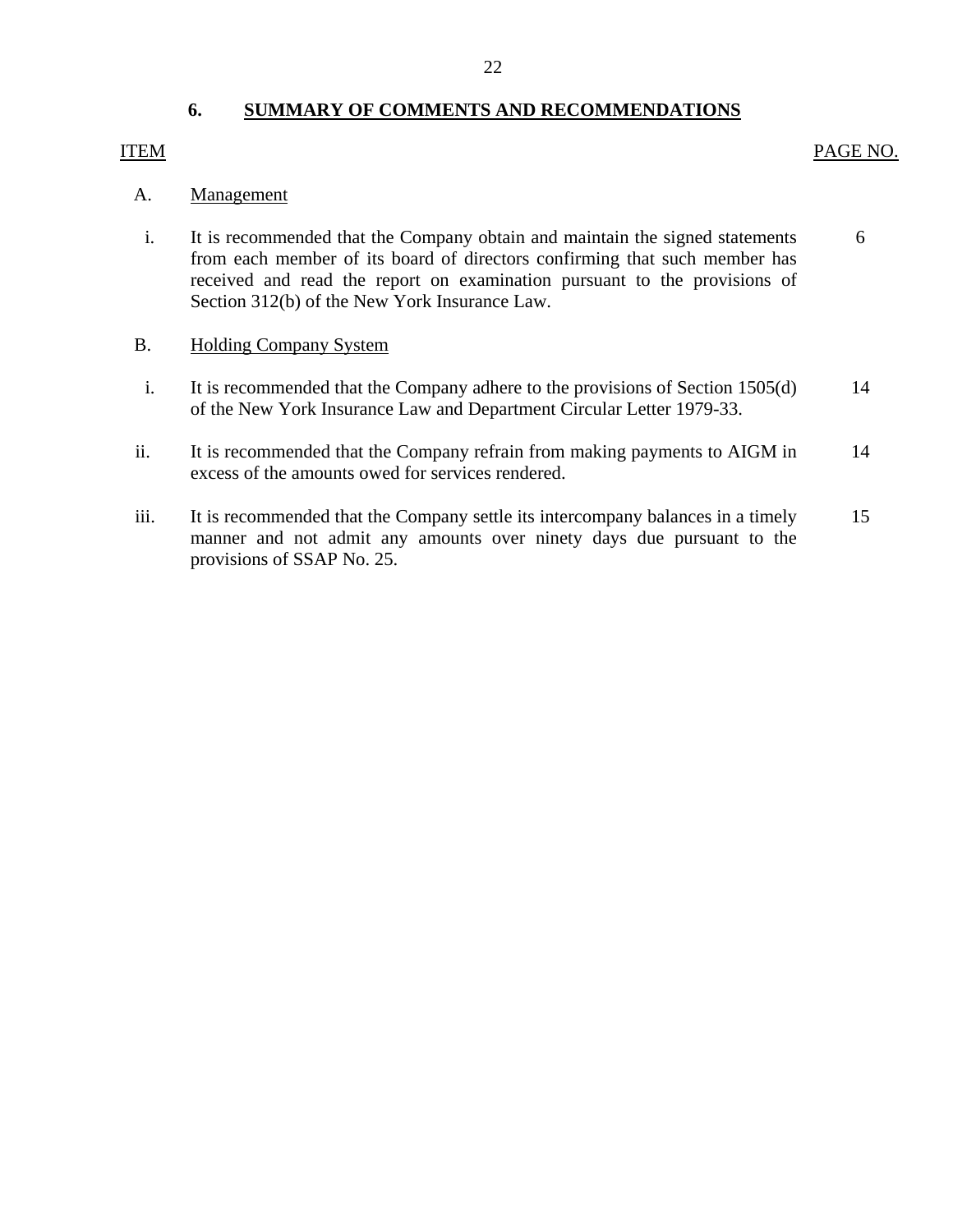Respectfully submitted,

 $\frac{1}{\sqrt{S}}$ 

 Jimmie Newsome Associate Insurance Examiner

STATE OF NEW YORK ) )ss: COUNTY OF NEW YORK )

JIMMIE NEWSOME, being duly sworn, deposes and says that the foregoing report, subscribed by him, is true to the best of his knowledge and belief.

 $\sqrt{s}$ /s/ Jimmie Newsome

Subscribed and sworn to before me

this  $\_\_\_\_$  day of  $\_\_\_\_\_\_$ , 2011.